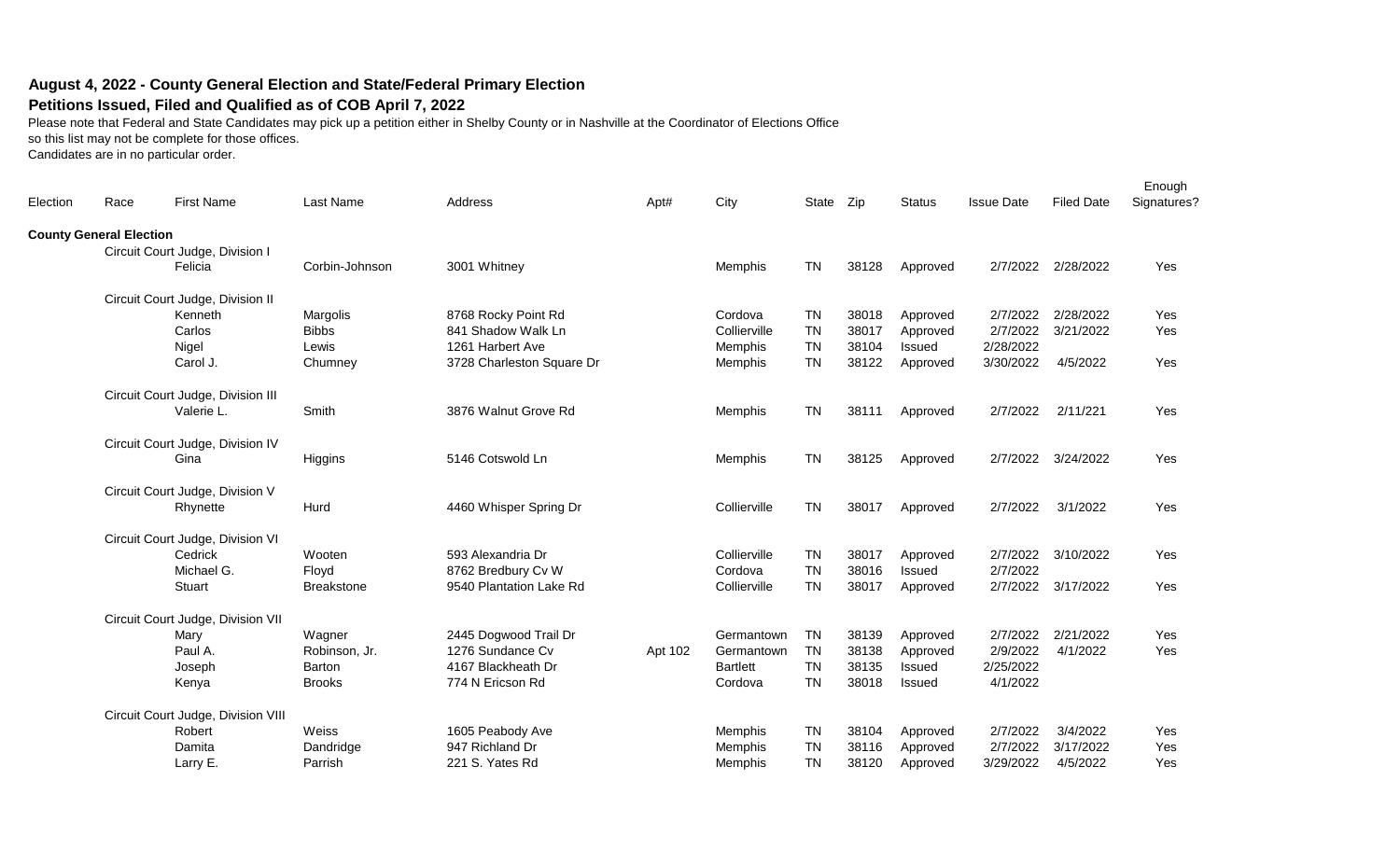|                      | Kenya                                                                                        | <b>Brooks</b>                                               | 774 N Ericson Rd                                                                                                              |                 | Cordova                                                           | <b>TN</b>                                                                  | 38018                                              | Issued                                                                    | 4/1/2022                                                               |                                                            |                                 |
|----------------------|----------------------------------------------------------------------------------------------|-------------------------------------------------------------|-------------------------------------------------------------------------------------------------------------------------------|-----------------|-------------------------------------------------------------------|----------------------------------------------------------------------------|----------------------------------------------------|---------------------------------------------------------------------------|------------------------------------------------------------------------|------------------------------------------------------------|---------------------------------|
|                      | Circuit Court Judge, Division IX<br>Yolanda Kight                                            | <b>Brown</b>                                                | 3060 Towering Pines Cv                                                                                                        |                 | Germantown                                                        | TN                                                                         | 38138                                              | Approved                                                                  |                                                                        | 2/7/2022 2/22/2022                                         | Yes                             |
| Chancellor, Part I   | Gadson<br>Melanie                                                                            | Perry<br>Taylor Jefferson                                   | 505 Tennessee St<br>78 Riverwalk Pl                                                                                           | <b>Unit 408</b> | Memphis<br>Memphis                                                | <b>TN</b><br><b>TN</b>                                                     | 38103<br>38103                                     | Approved<br>Approved                                                      | 2/7/2022<br>2/7/2022                                                   | 3/4/2022<br>2/17/2022                                      | Yes<br>Yes                      |
| Chancellor, Part II  | Jim                                                                                          | Kyle                                                        | 6421 Old Orchard Cv                                                                                                           |                 | Memphis                                                           | <b>TN</b>                                                                  | 38119                                              | Approved                                                                  | 2/7/2022                                                               | 3/4/2022                                                   | Yes                             |
| Chancellor, Part III | Joe<br>Richard                                                                               | <b>Jenkins</b><br>Parks                                     | 5037 Winberry St<br>519 S. Holmes St                                                                                          |                 | Arlington<br>Memphis                                              | <b>TN</b><br><b>TN</b>                                                     | 38002<br>38111                                     | Approved<br>Approved                                                      | 2/7/2022<br>4/5/2022                                                   | 3/4/2022<br>4/7/2022                                       | Yes<br>Yes                      |
|                      | Probate Court Judge, Division I<br>Kathleen N.                                               | Gomes                                                       | 6809 Tangleberry Ln                                                                                                           |                 | Memphis                                                           | <b>TN</b>                                                                  | 38119                                              | Approved                                                                  | 2/7/2022                                                               | 2/14/2022                                                  | Yes                             |
|                      | Probate Court Judge, Division II<br>Gary<br>Karen<br>Joe                                     | Jewel<br>Webster<br>Townsend                                | 5481 Glenbrier Dr<br>1196 Yorkshire Dr<br>315 Cherry Cir E                                                                    |                 | Memphis<br>Memphis<br>Memphis                                     | TN<br><b>TN</b><br><b>TN</b>                                               | 38119<br>38119<br>38117                            | Issued<br>Approved<br>Approved                                            | 2/9/2022<br>2/11/2022<br>2/28/2022                                     | 3/7/2022<br>3/25/2022                                      | Yes<br>Yes                      |
|                      | Criminal Court Judge, Division I<br>Paula<br>Michael G.                                      | Skahan<br>Floyd                                             | 760 Harbor Bend Rd<br>8762 Bredbury Cv W                                                                                      | Apt 101         | Memphis<br>Cordova                                                | <b>TN</b><br><b>TN</b>                                                     | 38103<br>38016                                     | Approved<br>Approved                                                      | 2/10/2022<br>2/11/2022                                                 | 2/17/2022<br>3/21/2022                                     | Yes<br>Yes                      |
|                      | Criminal Court Judge, Division II<br>Glenn<br>Samuel<br>Jennifer<br>Joseph<br>Amy<br>Gregory | Wright<br>Winnig<br>Fitzgerald<br>Ozment<br>Mayne<br>Carman | 8311 Walnut Trail Cv<br>2879 Foster Dale Cv<br>10669 Bird Stone Cv<br>31 Belleair Dr<br>3520 Johnwood Dr<br>1350 Glen Oaks Dr |                 | Cordova<br>Germantown<br>Cordova<br>Memphis<br>Memphis<br>Memphis | <b>TN</b><br><b>TN</b><br><b>TN</b><br><b>TN</b><br><b>TN</b><br><b>TN</b> | 38018<br>38138<br>38016<br>38104<br>38122<br>38119 | <b>Issued</b><br>Approved<br>Approved<br>Approved<br>Approved<br>Approved | 2/7/2022<br>3/7/2022<br>3/16/2022<br>3/24/2022<br>4/5/2022<br>4/5/2022 | 3/21/2022<br>3/28/2022<br>4/6/2022<br>4/7/2022<br>4/7/2022 | Yes<br>Yes<br>Yes<br>Yes<br>Yes |
|                      | Criminal Court Judge, Division III<br>Michael<br>Joseph<br>James                             | <b>McCusker</b><br>Ozment<br>Jones                          | 2139 Knoll Ln<br>31 Belleair Dr<br>6676 Saint Elmo Rd                                                                         |                 | Germantown<br>Memphis<br><b>Bartlett</b>                          | <b>TN</b><br><b>TN</b><br><b>TN</b>                                        | 38138<br>38104<br>38135                            | Approved<br>Withdrawn<br>Approved                                         | 2/7/2022                                                               | 2/23/2022<br>2/11/2022 3/28/2022                           | Yes<br>Yes                      |
|                      | Criminal Court Judge, Division IV<br>Carolyn                                                 | <b>Blackett</b>                                             | 2540 Birnam Wood Dr                                                                                                           |                 | Germantown                                                        | TN                                                                         | 38138                                              | Approved                                                                  |                                                                        | 2/9/2022 2/17/2022                                         | Yes                             |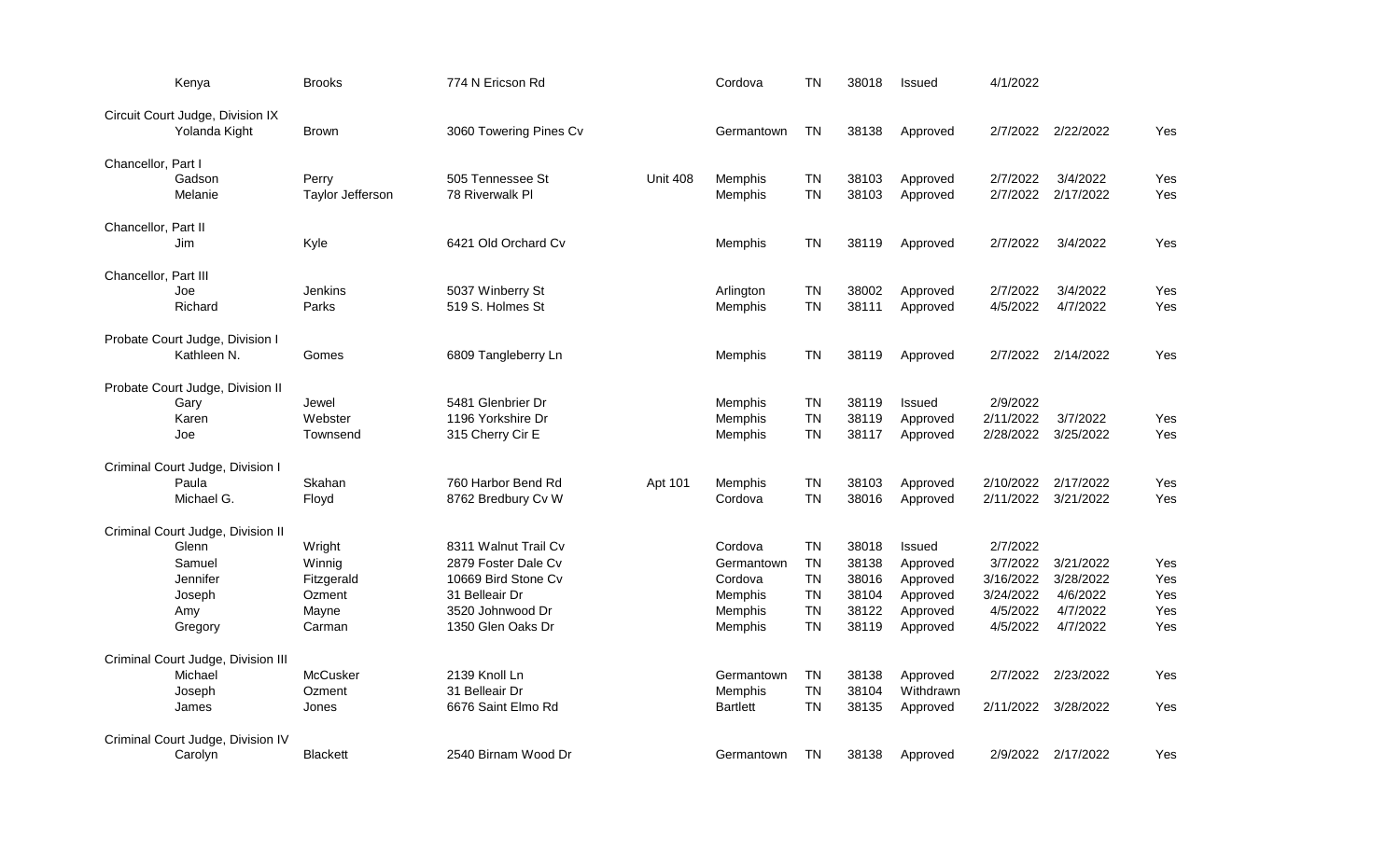|                      | Criminal Court Judge, Division V<br>Carlyn<br>Christopher | Addison<br>Lareau | 245 S McLean Blvd<br>1576 Galloway Ave |                 | Memphis<br>Memphis | <b>TN</b><br><b>TN</b> | 38104<br>38112 | Approved<br>Approved | 2/7/2022<br>2/14/2022 | 2/17/2022<br>3/21/2022 | Yes<br>Yes |             |
|----------------------|-----------------------------------------------------------|-------------------|----------------------------------------|-----------------|--------------------|------------------------|----------------|----------------------|-----------------------|------------------------|------------|-------------|
|                      |                                                           |                   |                                        |                 |                    |                        |                |                      |                       |                        |            |             |
|                      | Criminal Court Judge, Division VI<br>Reginald             | Henderson         | 717 S Riverside Dr                     | <b>Unit 309</b> | Memphis            | <b>TN</b>              | 38103          | Approved             | 2/7/2022              | 4/1/2022               | Yes        |             |
|                      | Ross                                                      | Sampson           | 505 Tennessee St                       | Ste RG4         | Memphis            | <b>TN</b>              | 38103          | Approved             | 2/18/2022             | 3/29/2022              | Yes        |             |
|                      | David                                                     | Pool              | 757 Oberle Ave                         |                 | Memphis            | <b>TN</b>              | 38127          | Approved             | 3/7/2022              | 3/29/2022              | Yes        |             |
|                      | Criminal Court Judge, Division VII                        |                   |                                        |                 |                    |                        |                |                      |                       |                        |            |             |
|                      | Lee                                                       | Coffee            | 3635 Foxfield Trail                    |                 | Bartlett           | <b>TN</b>              | 38135          | Approved             | 2/9/2022              | 2/17/2022              | Yes        |             |
|                      | Kenya                                                     | <b>Brooks</b>     | 774 N Ericson Rd                       |                 | Cordova            | <b>TN</b>              | 38018          | Filed                | 4/1/2022              | 4/7/2022               | Pending    |             |
|                      | Criminal Court Judge, Division VIII                       |                   |                                        |                 |                    |                        |                |                      |                       |                        |            |             |
|                      | Chris                                                     | Craft             | 344 Grandview St                       |                 | Memphis            | <b>TN</b>              | 38111          | Approved             | 2/9/2022              | 2/17/2022              | Yes        |             |
|                      | Sanjeev                                                   | Memula            | 393 Dogwood Valley Dr                  |                 | Collierville       | <b>TN</b>              | 38017          | Approved             | 3/3/2022              | 3/30/2022              | Yes        |             |
|                      | Criminal Court Judge, Division IX                         |                   |                                        |                 |                    |                        |                |                      |                       |                        |            |             |
|                      | William                                                   | Ward              | 756 Velma St                           |                 | Memphis            | <b>TN</b>              | 38104          | Approved             | 2/7/2022              | 2/17/2022              | Yes        |             |
|                      | Andrewnetta                                               | Boyd              | 2150 S Parkway E                       |                 | Memphis            | <b>TN</b>              | 38114          | Approved             | 4/6/2022              | 4/7/2022               | Yes        |             |
|                      | Criminal Court Judge, Division X                          |                   |                                        |                 |                    |                        |                |                      |                       |                        |            |             |
|                      | Jennifer                                                  | Mitchell          | 8189 Thorne Dr                         |                 | <b>Bartlett</b>    | <b>TN</b>              | 38002          | Approved             |                       | 2/7/2022 2/17/2022     | Yes        |             |
|                      |                                                           |                   |                                        |                 |                    |                        |                |                      |                       |                        |            |             |
|                      | <b>County Commissioner District 3</b><br>Barry            | Clark             | 4765 Shadow View Ln                    |                 | Arlington          | <b>TN</b>              | 38002          | Issued               | 1/20/2022             |                        |            | Independent |
|                      |                                                           |                   |                                        |                 |                    |                        |                |                      |                       |                        |            |             |
|                      | <b>County Commissioner District 7</b>                     |                   |                                        |                 |                    |                        |                |                      |                       |                        |            |             |
|                      | Shirelle-Dakota                                           | Brown             | 3003 Dumbarton Rd                      |                 | Memphis            | <b>TN</b>              | 38128          | Approved             | 12/20/2021            | 1/5/2022               | Yes        | Independent |
|                      | County Commissioner District 10                           |                   |                                        |                 |                    |                        |                |                      |                       |                        |            |             |
|                      | Oakley                                                    | Jordan            | 2360 Rozelle St                        |                 | Memphis            | TN                     | 38114          | Issued               | 2/17/2022             |                        |            | Independent |
|                      |                                                           |                   |                                        |                 |                    |                        |                |                      |                       |                        |            |             |
|                      | <b>County Commissioner District 12</b><br>Clyde           | Jamison           | 8182 Laurel Run Dr                     |                 | Memphis            | <b>TN</b>              | 38125          | Issued               | 2/16/2022             |                        |            | Independent |
|                      |                                                           |                   |                                        |                 |                    |                        |                |                      |                       |                        |            |             |
| Assessor of Property |                                                           |                   |                                        |                 |                    |                        |                |                      |                       |                        |            |             |
|                      | Lady                                                      | Swift             | 3015 Oak Allee St                      |                 | Memphis            | <b>TN</b>              | 38115          | Issued               | 1/10/2022             |                        |            | Independent |
|                      | General Sessions Civil Court Judge, Division 1            |                   |                                        |                 |                    |                        |                |                      |                       |                        |            |             |
|                      | Mischelle                                                 | Alexander-Best    | 11965 Stable View Dr                   |                 | Eads               | <b>TN</b>              | 38028          | Issued               | 2/7/2022              |                        |            |             |
|                      | Lynn                                                      | Cobb              | 263 Angelus St                         |                 | Memphis            | <b>TN</b>              | 38112          | Approved             | 2/8/2022              | 3/11/2022              | Yes        |             |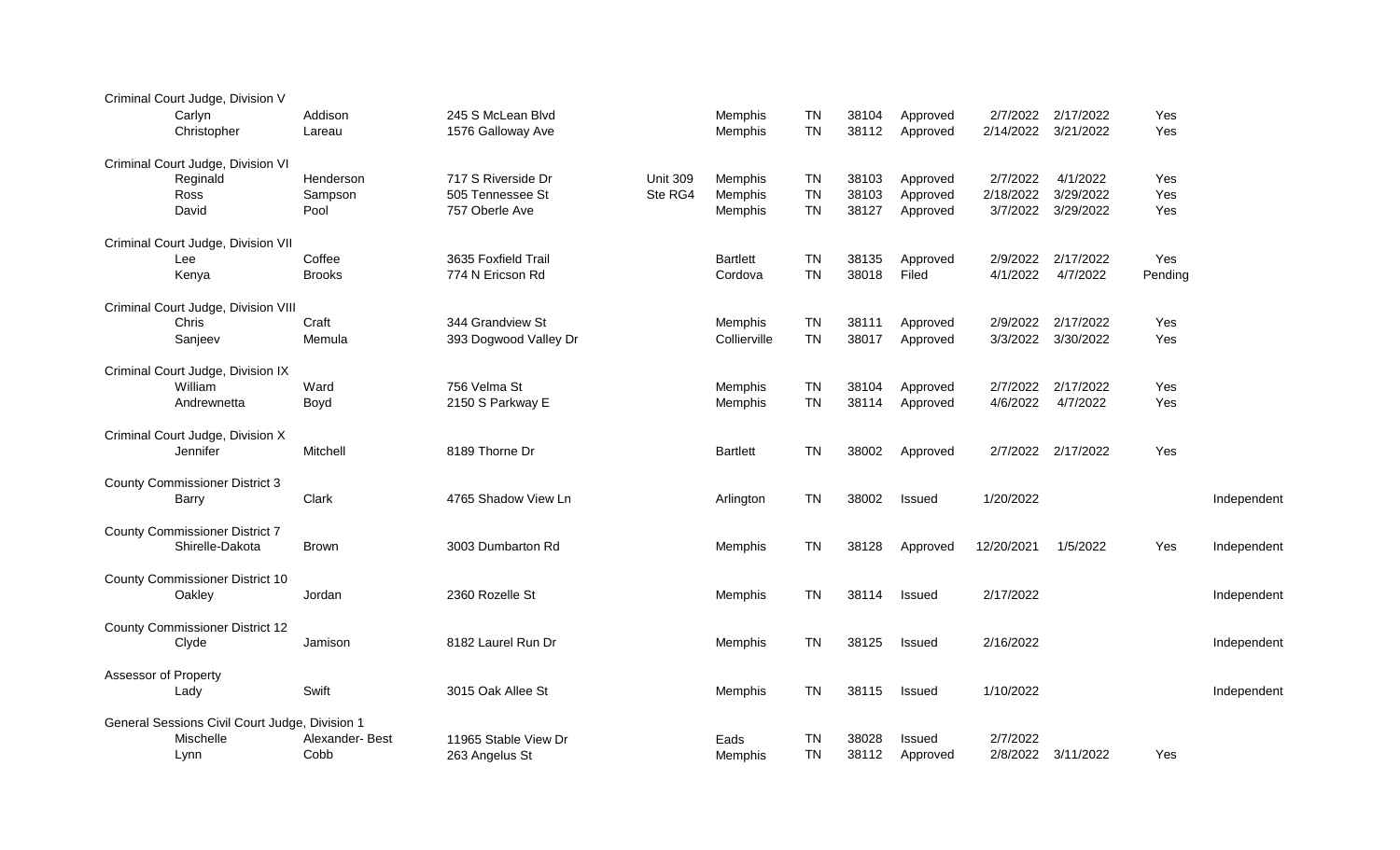| Victoria                                          | Gillard              | 8375 Pardue Dr          |          | Memphis        | <b>TN</b>              | 38125 | Approved      | 3/10/2022 | 4/5/2022  | Yes |
|---------------------------------------------------|----------------------|-------------------------|----------|----------------|------------------------|-------|---------------|-----------|-----------|-----|
| Lawrence A.                                       | <b>Pivnick</b>       | 5169 Walnut Grove Rd    |          | Memphis        | <b>TN</b><br><b>TN</b> | 38117 | Approved      | 3/21/2022 | 3/28/2022 | Yes |
| Kenya                                             | <b>Brooks</b>        | 774 N Ericson Rd        |          | Cordova        |                        | 38018 | Issued        | 4/1/2022  |           |     |
| General Sessions Civil Court Judge, Division 2    |                      |                         |          |                |                        |       |               |           |           |     |
| Phyllis                                           | Gardner              | 404 Wellington Cv       |          | Memphis        | TN                     | 38117 | Approved      | 2/9/2022  | 3/1/2022  | Yes |
| Victoria                                          | Gillard              | 8375 Pardue Dr          |          | Memphis        | <b>TN</b>              | 38125 | Issued        | 3/10/2022 |           |     |
| General Sessions Civil Court Judge, Division 3    |                      |                         |          |                |                        |       |               |           |           |     |
| William                                           | Larsha               | 2517 Eagleridge Ln W    |          | Cordova        | <b>TN</b>              | 38016 | Approved      | 2/7/2022  | 4/6/2022  | Yes |
| Danielle                                          | <b>Mitchell Sims</b> | 25 E Northwood Dr       |          | Memphis        | <b>TN</b>              | 38111 | Approved      | 2/10/2022 | 2/25/2022 | Yes |
| Lisa                                              | Stanley              | 8502 Buttonwood         |          | Germantown     | <b>TN</b>              | 38139 | Approved      | 3/4/2022  | 3/17/2022 | Yes |
| Lincoln                                           | Hodges               | 2294 S. Germantown Rd   |          | Germantown     | <b>TN</b>              | 38138 | Approved      | 3/24/2022 | 4/5/2022  | Yes |
| Christian R.                                      | Johnson              | 2433 Countrywood Pkwy   |          | Cordova        | <b>TN</b>              | 38016 | Issued        | 3/28/2022 |           |     |
| General Sessions Civil Court Judge, Division 4    |                      |                         |          |                |                        |       |               |           |           |     |
| Deborah Anne                                      | Means Henderson      | 4674 Barkley Estates Dr |          | Collierville   | <b>TN</b>              | 38018 | Approved      | 2/7/2022  | 2/24/2022 | Yes |
| Addie M.                                          | <b>Burks</b>         | 8175 Creekside Cir N    |          | Cordova        | <b>TN</b>              | 38016 | Issued        | 3/28/2022 |           |     |
| Eran E.                                           | Julian               | 5314 Dorsey Ave         |          | Memphis        | <b>TN</b>              | 38120 | Approved      | 4/1/2022  | 4/5/2022  | Yes |
| General Sessions Civil Court Judge, Division 5    |                      |                         |          |                |                        |       |               |           |           |     |
| <b>Betty</b>                                      | <b>Thomas Moore</b>  | 2161 S Parkway E        |          | Memphis        | <b>TN</b>              | 38114 | Approved      | 2/8/2022  | 2/14/2022 | Yes |
| Varonica                                          | Cooper               | 99 Grays Hollow Dr      |          | Cordova        | <b>TN</b>              | 38018 | Approved      | 3/30/2022 | 4/5/2022  | Yes |
| General Sessions Civil Court Judge, Division 6    |                      |                         |          |                |                        |       |               |           |           |     |
| Lonnie                                            | Thompson             | 3161 Copiah Cv          |          | <b>Memphis</b> | <b>TN</b>              | 38119 | Approved      | 2/7/2022  | 3/17/2022 | Yes |
| Lawrence                                          | Pivnick              | 5169 Walnut Grove Rd    |          | Memphis        | <b>TN</b>              | 38117 | Issued        | 2/25/2022 |           |     |
| Andrewnetta                                       | Boyd                 | 2150 S Parkway E        |          | Memphis        | <b>TN</b>              | 38114 | <b>Issued</b> | 4/6/2022  |           |     |
| Kim Gilmore                                       | Sims                 | 1801 Central Ave        |          | Memphis        | <b>TN</b>              | 38104 | Approved      | 4/7/2022  | 4/7/2022  | Yes |
| General Sessions Criminal Court Judge, Division 7 |                      |                         |          |                |                        |       |               |           |           |     |
| Bill                                              | Anderson             | 5697 Dunwoody Ave       |          | Memphis        | <b>TN</b>              | 38120 | Approved      | 2/7/2022  | 2/14/2022 | Yes |
| Handel                                            | Durham               | 6718 River Birch Rd     |          | <b>Memphis</b> | <b>TN</b>              | 38119 | Approved      | 2/7/2022  | 3/18/2022 | Yes |
| General Sessions Criminal Court Judge, Division 8 |                      |                         |          |                |                        |       |               |           |           |     |
| Lee                                               | Wilson               | 9755 Woodland Run Ln    |          | Cordova        | <b>TN</b>              | 38018 | Approved      | 2/7/2022  | 3/9/2022  | Yes |
| Perry                                             | Hayes                | 7431 Conuta Ln          |          | Germantown     | <b>TN</b>              | 38138 | Approved      | 2/7/2022  | 4/1/2022  | Yes |
| John H.                                           | Parker II            | 61 W Carlos Rd          |          | Memphis        | <b>TN</b>              | 38117 | Approved      | 2/8/2022  | 2/24/2022 | Yes |
| Christian R.                                      | Johnson              | 2433 Countrywood Pkwy   |          | Cordova        | <b>TN</b>              | 38016 | Issued        | 3/28/2022 |           |     |
| General Sessions Criminal Court Judge, Division 9 |                      |                         |          |                |                        |       |               |           |           |     |
| Gerald                                            | Skahan               | 9 N 2nd St              | Apt 1209 | Memphis        | <b>TN</b>              | 38103 | Approved      | 2/10/2022 | 3/1/2022  | Yes |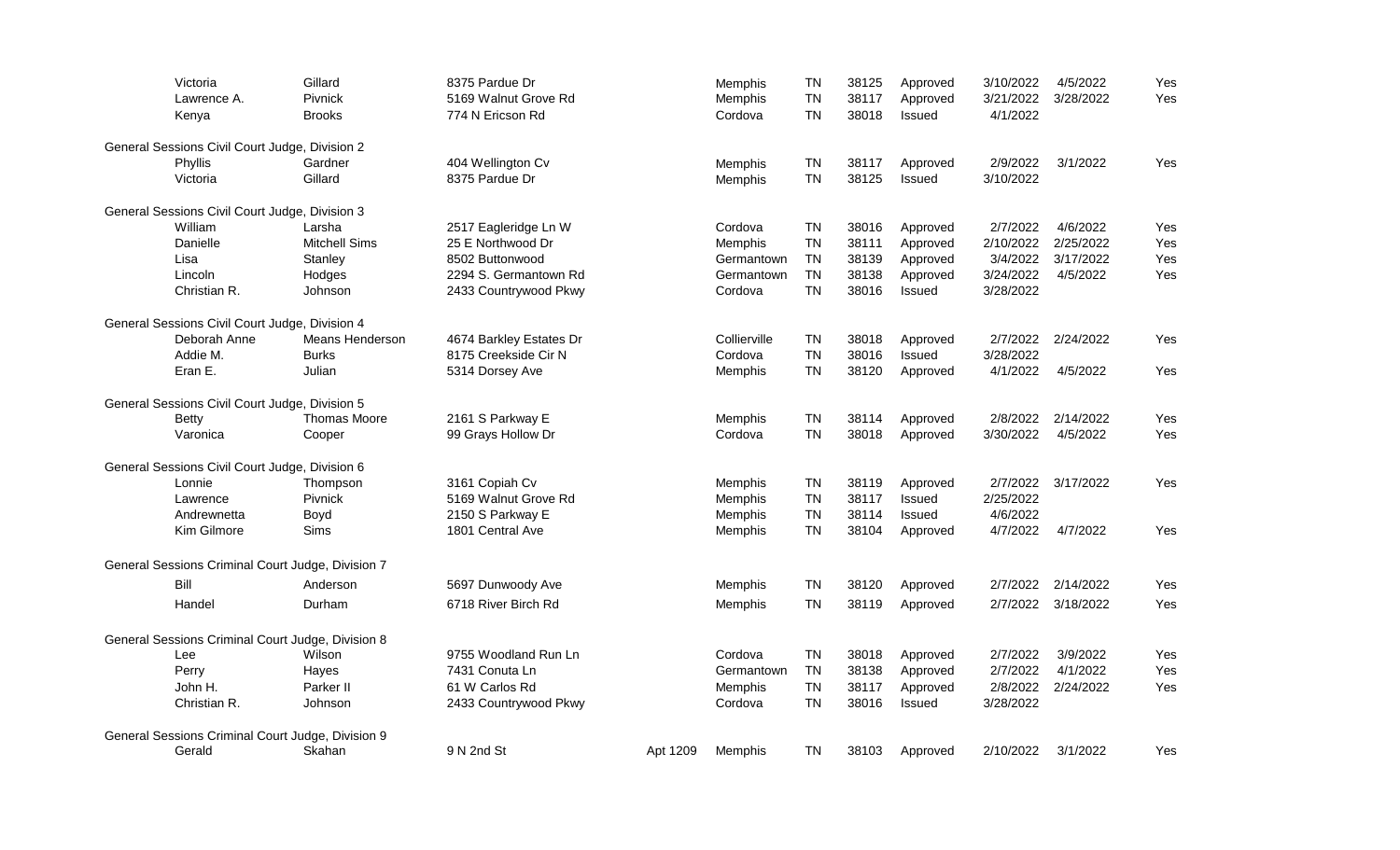| Sheila B.                                          | Renfroe        | 6073 Haddington Dr      | Memphis         | <b>TN</b>              | 38119          | Approved | 3/24/2022              | 4/5/2022  | Yes |
|----------------------------------------------------|----------------|-------------------------|-----------------|------------------------|----------------|----------|------------------------|-----------|-----|
| General Sessions Criminal Court Judge, Division 10 |                |                         |                 |                        |                |          |                        |           |     |
| Douglas                                            | Gilbert        | 1009 Audubon Dr         | Memphis         | <b>TN</b>              | 38117          | Approved | 2/7/2022               | 3/11/2022 | Yes |
| Erim                                               | Sarinoglu      | 2198 E. Glenalden Drive | Germantown      | <b>TN</b>              | 38139          | Approved | 2/8/2022               | 4/1/2022  | Yes |
| Patience                                           | <b>Branham</b> | 2002 Harbert Ave        | Memphis         | <b>TN</b>              | 38104          | Approved | 2/10/2022              | 2/17/2022 | Yes |
| Kevin                                              | Reed           | 136 Marrakesh Cr        | Memphis         | <b>TN</b>              | 38103          | Approved | 3/7/2022               | 3/21/2022 | Yes |
| Cathy                                              | Anderson       | 7233 N Bay Cv           | Memphis         | <b>TN</b>              | 38125          | Approved | 3/7/2022               | 4/5/2022  | Yes |
| Rhonda                                             | Harris         | 8900 Leaf Trail Cv      | Cordova         | <b>TN</b>              | 38018          | Approved | 3/9/2022               | 4/1/2022  | Yes |
| Christian R.                                       | Johnson        | 2433 Countrywood Pkwy   | Cordova         | <b>TN</b>              | 38016          | Issued   | 3/28/2022              |           |     |
| General Sessions Criminal Court Judge, Division 11 |                |                         |                 |                        |                |          |                        |           |     |
|                                                    |                |                         |                 |                        |                |          |                        |           |     |
| Mischelle                                          | Alexander-Best | 11965 Stable View Dr    | Eads            | <b>TN</b><br><b>TN</b> | 38028<br>38018 | Issued   | 2/7/2022               |           |     |
| Terita                                             | Hewlett        | 10186 Sterling Ridge Dr | Cordova         |                        |                | Approved | 2/9/2022               | 3/23/2022 | Yes |
| Jimmy                                              | Thomas         | 5860 Bedford Rd         | <b>Bartlett</b> | <b>TN</b>              | 38135          | Approved | 2/10/2022              | 4/1/2022  | Yes |
| Karen                                              | Massey         | 750 Moss Rd             | Memphis         | <b>TN</b>              | 38117          | Approved | 2/16/2022              | 2/25/2022 | Yes |
| General Sessions Criminal Court Judge, Division 12 |                |                         |                 |                        |                |          |                        |           |     |
| Mischelle                                          | Alexander-Best | 11965 Stable View Dr    | Eads            | <b>TN</b>              | 38028          | Approved | 2/7/2022               | 2/15/2022 | Yes |
| Silvio                                             | Lucchesi       | 125 Riverwalk Pl        | Memphis         | <b>TN</b>              | 38103          | Approved | 2/11/2022              | 3/10/2022 | Yes |
| General Sessions Criminal Court Judge, Division 13 |                |                         |                 |                        |                |          |                        |           |     |
| Louis                                              | Montesi        | 26 Lynnfield St         | Memphis         | <b>TN</b>              | 38120          | Approved | 2/7/2022               | 2/18/2022 | Yes |
| Terrance                                           | Tatum          | 4794 Forrest Chase Cv   | Collierville    | <b>TN</b>              | 38017          | Approved | 3/17/2022              | 4/5/2022  | Yes |
| Environmental Court Judge, Division 14             |                |                         |                 |                        |                |          |                        |           |     |
| <b>Patrick</b>                                     |                | 1630 Hailsham Cv        | Cordova         | <b>TN</b>              |                |          |                        |           |     |
|                                                    | Dandridge      |                         |                 |                        | 38016          | Approved | 2/11/2022              | 3/16/2022 | Yes |
| Victoria A.                                        | Gillard        | 8375 Pardue Dr          | Memphis         | <b>TN</b>              | 38125          | Issued   | 3/23/2022<br>3/28/2022 |           |     |
| Addie M.                                           | <b>Burks</b>   | 8175 Creekside Cir N    | Cordova         | <b>TN</b>              | 38016          | Approved |                        | 4/5/2022  | Yes |
| Danny                                              | Kail           | 2264 W Glenalden        | Germantown      | <b>TN</b>              | 38139          | Approved | 4/1/2022               | 4/7/2022  | Yes |
| General Sessions Criminal Court Judge, Division 15 |                |                         |                 |                        |                |          |                        |           |     |
| Loyce                                              | Lambert-Ryan   | 3175 Cotton Plant Rd    | <b>Memphis</b>  | <b>TN</b>              | 38119          | Approved | 2/11/2022              | 2/25/2022 | Yes |
| Juliet A.                                          | Akines         | 3153 Wood Thrush Dr     | <b>Bartlett</b> | <b>TN</b>              | 38134          | Approved | 3/23/2022              | 4/1/2022  | Yes |
| Christian R.                                       | Johnson        | 2433 Countrywood Pkwy   | Cordova         | <b>TN</b>              | 38016          | Approved | 3/28/2022              | 4/6/2022  | Yes |
| Juvenile Court Judge                               |                |                         |                 |                        |                |          |                        |           |     |
| Dan                                                | Michael        | 12400 Fox Lair Dr       | Collierville    | <b>TN</b>              | 38017          | Approved | 2/7/2022               | 3/18/2022 | Yes |
| Deeshawn                                           | Peoples        | 1246 Oakwood Dr         | Memphis         | <b>TN</b>              | 38116          | Approved | 2/7/2022               | 2/17/2022 | Yes |
| Tarik B.                                           | Sugarmon       | 208 Looney Ave          | Memphis         | TN                     | 38107          | Approved | 2/7/2022               | 4/5/2022  | Yes |
| William                                            | Glasgow        | 5100 Cole Rd            | Memphis         | <b>TN</b>              | 38117          | Approved | 2/14/2022              | 4/6/2022  | Yes |
| Sheila                                             | Renfroe        | 6073 Haddington Dr      | Memphis         | <b>TN</b>              | 38119          | Issued   | 3/21/2022              |           |     |
|                                                    |                |                         |                 |                        |                |          |                        |           |     |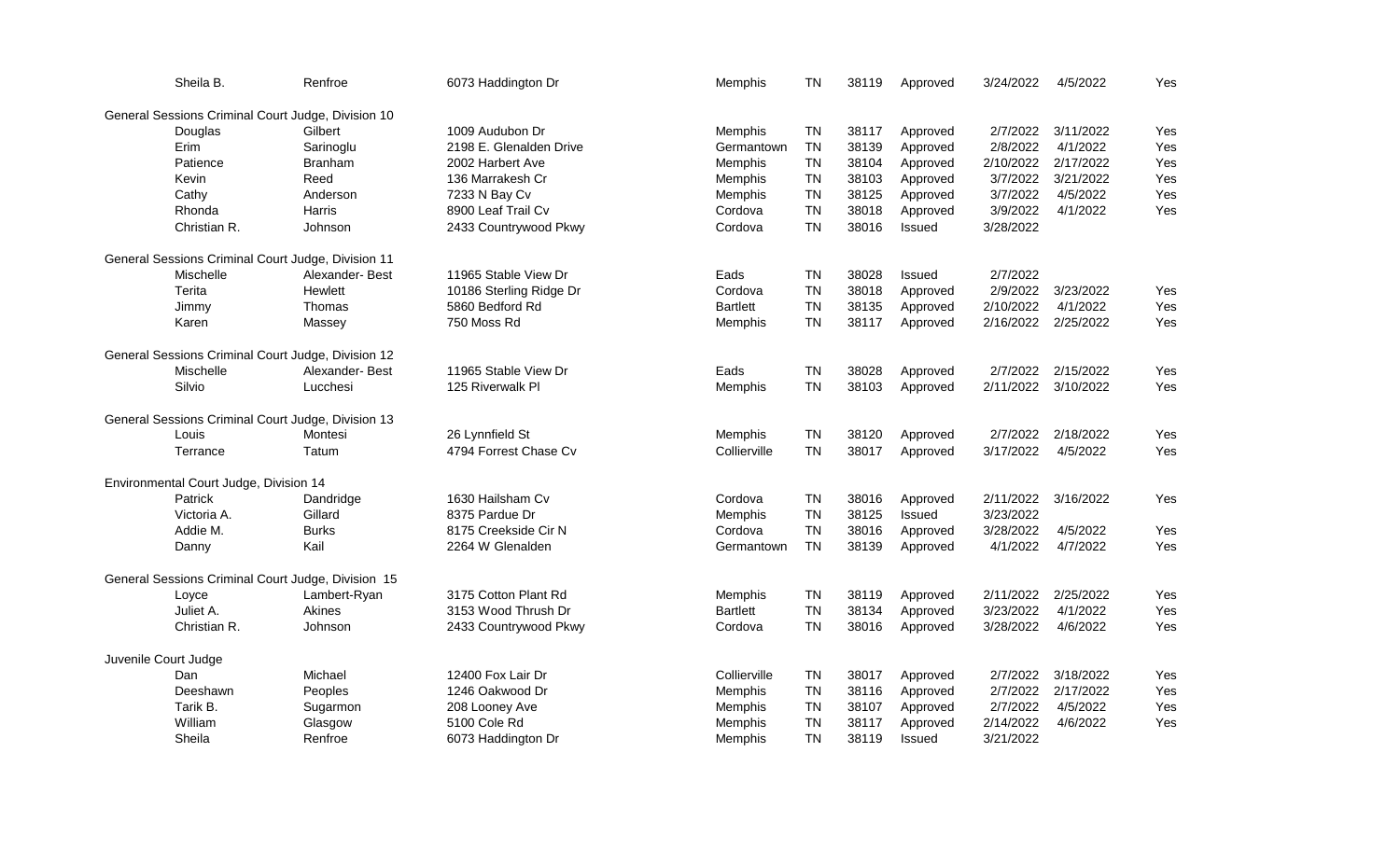|                                     | Sheriff                    |                                 |                 |                            |         |                 |           |       |          |           |                     |     |             |
|-------------------------------------|----------------------------|---------------------------------|-----------------|----------------------------|---------|-----------------|-----------|-------|----------|-----------|---------------------|-----|-------------|
|                                     |                            | Jon                             | <b>Burleson</b> | 1605 Dexter Lake Dr        | Apt 203 | Cordova         | <b>TN</b> | 38016 | Issued   | 1/5/2022  |                     |     | Independent |
|                                     |                            | Donald                          | Taylor          | 4916 Bourne Hollow Cv      |         | <b>Bartlett</b> | <b>TN</b> | 38002 | Approved | 1/7/2022  | 1/21/2022           | Yes | Independent |
|                                     |                            | Keisha                          | Scott           | 6155 Christina Wood Dr     |         | <b>Bartlett</b> | <b>TN</b> | 38135 | Approved | 2/11/2022 | 2/16/2022           | Yes | Independent |
|                                     | <b>Probate Court Clerk</b> |                                 |                 |                            |         |                 |           |       |          |           |                     |     |             |
|                                     |                            | George                          | <b>Summers</b>  | 567 Weizman St             |         | Memphis         | <b>TN</b> | 38117 | Issued   | 2/10/2022 |                     |     | Independent |
|                                     | <b>County Clerk</b>        |                                 |                 |                            |         |                 |           |       |          |           |                     |     |             |
|                                     |                            | Harold C.                       | Smith           | 4404 Barrymor Dr           |         | <b>Memphis</b>  | <b>TN</b> | 38125 | Approved | 2/17/2022 | 2/17/2022           | Yes | Independent |
|                                     | <b>Register of Deeds</b>   |                                 |                 |                            |         |                 |           |       |          |           |                     |     |             |
|                                     |                            | Lady                            | Swift           | 3015 Oak Allee St          |         | Memphis         | <b>TN</b> | 38115 | Issued   | 1/10/2022 |                     |     | Independent |
|                                     |                            | George                          | <b>Summers</b>  | 567 Weizman St             |         | Memphis         | <b>TN</b> | 38117 | Approved |           | 2/10/2022 2/14/2022 | Yes | Independent |
|                                     |                            | County School Board, Division 1 |                 |                            |         |                 |           |       |          |           |                     |     |             |
|                                     |                            | Michelle                        | McKissack       | 171 Harbor Village Dr      |         | Memphis         | <b>TN</b> | 38103 | Approved | 2/7/2022  | 3/28/2022           | Yes |             |
|                                     |                            | Rachael G.                      | Spriggs         | 440 N. McNeil              |         | Memphis         | <b>TN</b> | 38112 | Approved | 3/23/2022 | 3/28/2022           | Yes |             |
|                                     |                            | Christopher                     | Caldwell        | 244 Angelus St             |         | Memphis         | <b>TN</b> | 38112 | Approved | 4/6/2022  | 4/7/2022            | Yes |             |
|                                     |                            | County School Board, Division 6 |                 |                            |         |                 |           |       |          |           |                     |     |             |
|                                     |                            | Tiffani                         | Perry           | 4352 Ruth Dr               |         | <b>Memphis</b>  | <b>TN</b> | 38109 | Approved | 2/8/2022  | 3/29/2022           | Yes |             |
|                                     |                            | Timothy                         | Green           | 5394 Blue Diamond St       |         | Memphis         | <b>TN</b> | 38109 | Approved | 2/9/2022  | 4/5/2022            | Yes |             |
|                                     |                            | Keith                           | Williams        | 1495 Butterworth Rd        |         | Memphis         | <b>TN</b> | 38116 | Approved | 2/14/2022 | 2/28/2022           | Yes |             |
|                                     |                            | Charles                         | Everett         | 1084 Craigwood Dr          |         | Memphis         | <b>TN</b> | 38116 | Approved | 2/16/2022 | 3/29/2022           | Yes |             |
|                                     |                            | David                           | Page, Jr        | 1510 Hanauer St            |         | Memphis         | <b>TN</b> | 38109 | Approved | 2/21/2022 | 4/5/2022            | Yes |             |
|                                     |                            | Kenneth                         | Lee             | 5158 Vickie Dr             |         | Memphis         | <b>TN</b> | 38109 | Approved | 2/24/2022 | 3/28/2022           | Yes |             |
|                                     |                            | Roderic                         | Ford            | 1291 Ryanwood Ave          |         | Memphis         | <b>TN</b> | 38116 | Filed    | 4/6/2022  | 4/7/2022            | No  |             |
|                                     |                            | County School Board, Division 8 |                 |                            |         |                 |           |       |          |           |                     |     |             |
|                                     |                            | William                         | Orgel           | 6415 Ronald Rd             |         | Memphis         | <b>TN</b> | 38120 | Issued   | 2/22/2022 |                     |     |             |
|                                     |                            | Amber                           | Huett-Garcia    | 4653 Chickasaw Rd          |         | <b>Memphis</b>  | <b>TN</b> | 38117 | Approved | 4/5/2022  | 4/6/2022            | Yes |             |
|                                     |                            | County School Board, Division 9 |                 |                            |         |                 |           |       |          |           |                     |     |             |
|                                     |                            | Rebecca J.                      | Edwards         | 3889 S Goodman Cir         |         | Memphis         | <b>TN</b> | 38111 | Approved | 3/2/2022  | 3/28/2022           | Yes |             |
|                                     |                            | Joyce                           | Coleman         | 2774 Barron Ave            |         | Memphis         | <b>TN</b> | 38114 | Approved | 3/3/2022  | 4/5/2022            | Yes |             |
|                                     |                            | Takeyshia Lasharel              | Johnson         | 4153 Robert Everett Cv     |         | Memphis         | <b>TN</b> | 38111 | Filed    | 4/5/2022  | 4/6/2022            | No  |             |
| <b>Arlington Municipal Election</b> |                            |                                 |                 |                            |         |                 |           |       |          |           |                     |     |             |
|                                     | Alderman, Position 4       |                                 |                 |                            |         |                 |           |       |          |           |                     |     |             |
|                                     |                            | Oscar                           | <b>Brooks</b>   | 11131 Memphis Arlington Rd |         | Arlington       | TN        | 38002 | Approved | 2/11/2022 | 4/5/2022            | Yes |             |
|                                     |                            | Jordan                          | <b>Hinders</b>  | 11962 Watkins Glen Cir S   | Apt 102 | Arlington       | <b>TN</b> | 38002 | Approved | 2/28/2022 | 4/5/2022            | Yes |             |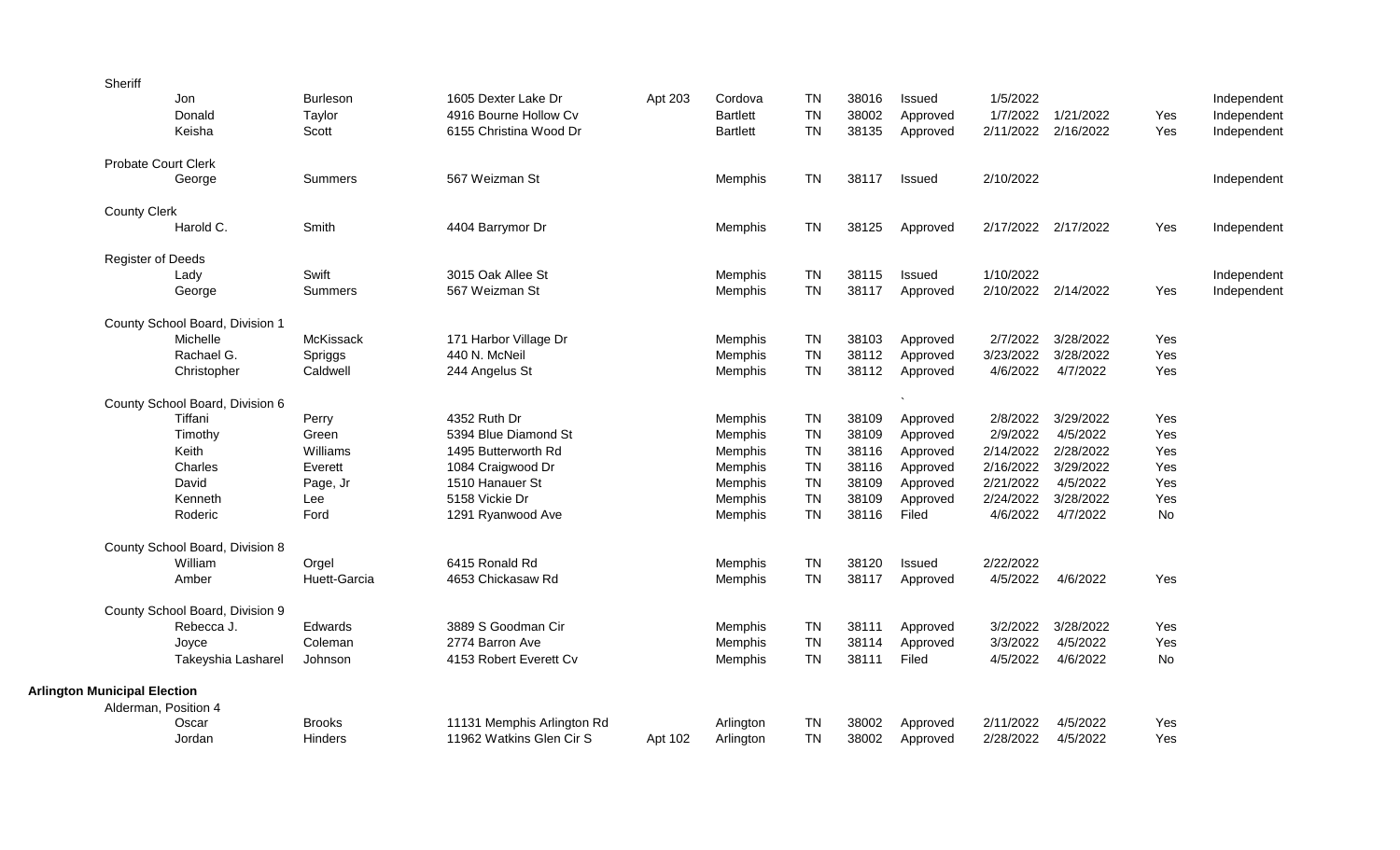|                             | Alderman, Position 5                    |                                   |                     |                         |                |           |       |          |           |                    |     |
|-----------------------------|-----------------------------------------|-----------------------------------|---------------------|-------------------------|----------------|-----------|-------|----------|-----------|--------------------|-----|
|                             |                                         | Harry                             | McKee               | 12360 Forrest St        | Arlington      | <b>TN</b> | 38002 | Approved | 2/8/2022  | 3/1/2022           | Yes |
|                             |                                         | Steven                            | Smith               | 6055 Carters View Ln    | Arlington      | <b>TN</b> | 38002 | Approved | 2/8/2022  | 2/18/2022          | Yes |
|                             |                                         |                                   |                     |                         |                |           |       |          |           |                    |     |
|                             | Alderman, Position 6                    |                                   |                     |                         |                |           |       |          |           |                    |     |
|                             |                                         | Jeremy                            | <b>Biggs</b>        | 12238 Kettle Wood Cv    | Arlington      | <b>TN</b> | 38002 | Approved |           | 2/8/2022 2/22/2022 | Yes |
|                             |                                         | School Board, Position 1          |                     |                         |                |           |       |          |           |                    |     |
|                             |                                         | Scott                             | Benjamin            | 12292 Forrest St        | Arlington      | <b>TN</b> | 38002 | Approved | 2/9/2022  | 3/17/2022          | Yes |
|                             |                                         |                                   |                     |                         |                |           |       |          |           |                    |     |
|                             |                                         | School Board, Position 3          |                     |                         |                |           |       |          |           |                    |     |
|                             |                                         | Victor                            | Ghosheh             | 6155 Chester            | Arlington      | <b>TN</b> | 38002 | Issued   | 2/9/2022  |                    |     |
|                             |                                         | Hugh                              | Lamar               | 5685 Hayes Rd           | Arlington      | <b>TN</b> | 38002 | Approved | 2/9/2022  | 3/1/2022           | Yes |
|                             |                                         | Jonathan                          | Dunn                | 6004 Henning Oaks Cv    | Arlington      | <b>TN</b> | 38002 | Approved | 3/22/2022 | 4/5/2022           | Yes |
|                             |                                         |                                   |                     |                         |                |           |       |          |           |                    |     |
|                             |                                         | School Board, Position 5          |                     |                         |                |           |       |          |           |                    |     |
|                             |                                         | Dale                              | Viox                | 5992 Brandon Brook Dr   | Arlington      | <b>TN</b> | 38002 | Approved | 2/10/2022 | 3/24/2022          | Yes |
|                             |                                         | Catherine                         | Wilson              | 3330 Chambers Chapel Rd | Arlington      | <b>TN</b> | 38002 | Approved | 4/1/2022  | 4/6/2022           | Yes |
|                             | <b>City of Memphis Special Election</b> |                                   |                     |                         |                |           |       |          |           |                    |     |
|                             |                                         | Municipal Court Judge, Division 1 |                     |                         |                |           |       |          |           |                    |     |
|                             |                                         | Kenya                             | Hooks               | 108 Harbor Town Blvd    | Memphis        | <b>TN</b> | 38103 | Approved | 2/8/2022  | 2/11/2022          | Yes |
|                             |                                         | Carolyn                           | Watkins             | 987 N Idlewild St       | Memphis        | <b>TN</b> | 38107 | Approved | 2/8/2022  | 2/23/2022          | Yes |
|                             |                                         |                                   |                     |                         |                |           |       |          |           |                    |     |
|                             |                                         |                                   |                     |                         |                |           |       |          |           |                    |     |
| <b>Town of Collierville</b> |                                         |                                   |                     |                         |                |           |       |          |           |                    |     |
|                             | Municipal Court Judge                   |                                   |                     |                         |                |           |       |          |           |                    |     |
|                             |                                         | Lee Ann                           | Dobson              | 1150 Forest Wood Cv E   | Collierville   | <b>TN</b> | 38017 | Approved | 2/8/2022  | 3/10/2022          | Yes |
|                             |                                         | Gregory D                         | Cotton              | 827 South Tree Dr       | Collierville   | <b>TN</b> | 38017 | Approved | 3/28/2022 | 4/6/2022           | Yes |
|                             |                                         |                                   |                     |                         |                |           |       |          |           |                    |     |
| <b>City of Germantown</b>   |                                         |                                   |                     |                         |                |           |       |          |           |                    |     |
|                             |                                         | Municipal Judge, Division 1       |                     |                         |                |           |       |          |           |                    |     |
|                             |                                         | Raymond                           | Clift               | 2365 Carters Grove Ln   | Germantown     | <b>TN</b> | 38138 | Approved | 2/8/2022  | 2/28/2022          | Yes |
|                             |                                         |                                   |                     |                         |                |           |       |          |           |                    |     |
|                             |                                         | Municipal Judge, Division 2       |                     |                         |                |           |       |          |           |                    |     |
|                             |                                         | Robert                            | <b>Brannon</b>      | 9590 Spring Meade Lane  | Germantown     | <b>TN</b> | 38139 | Approved |           | 2/8/2022 2/24/2022 | Yes |
|                             | <b>Federal Primary - Democratic</b>     |                                   |                     |                         |                |           |       |          |           |                    |     |
|                             |                                         | U.S. Representative, District 8   |                     |                         |                |           |       |          |           |                    |     |
|                             |                                         | Timothy B.                        | McDonald            | 201 John Williams Rd    | Jackson        | <b>TN</b> | 38301 |          |           |                    |     |
|                             |                                         |                                   |                     |                         |                |           |       |          |           |                    |     |
|                             |                                         | U.S. Representative, District 9   |                     |                         |                |           |       |          |           |                    |     |
|                             |                                         | M. Latroy                         | Alexandria-Williams | 3693 Hermitage Dr       | <b>Memphis</b> | <b>TN</b> | 38116 |          |           |                    |     |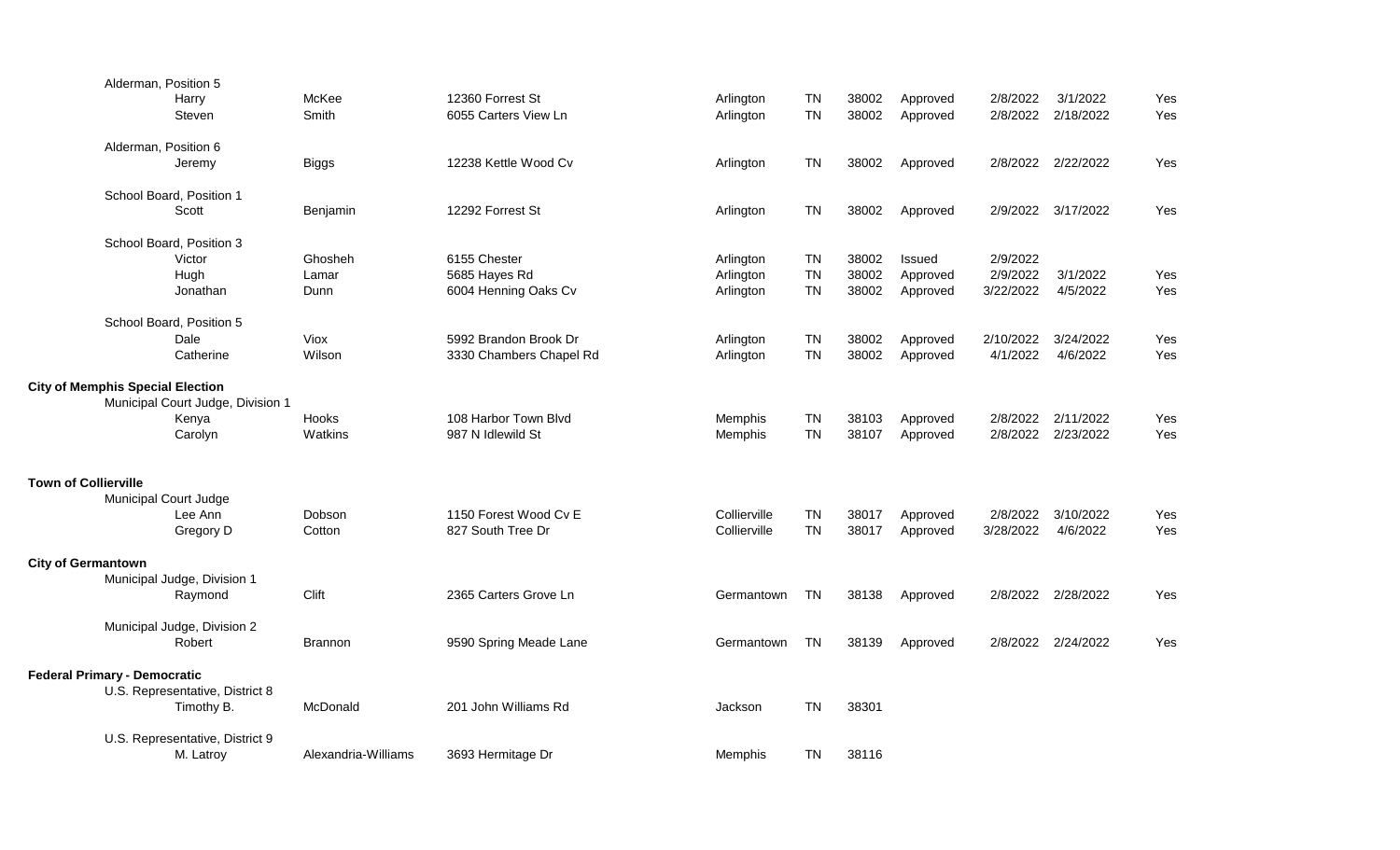|                                   | Steve                         | Cohen                               | 349 Kenilworth Pl     |         | Memphis    | <b>TN</b> | 38112 |          |           |                     |     |  |
|-----------------------------------|-------------------------------|-------------------------------------|-----------------------|---------|------------|-----------|-------|----------|-----------|---------------------|-----|--|
|                                   | Ollie                         | Nelson                              | 6110 Polaris Dr       |         | Millington | <b>TN</b> | 38053 |          |           |                     |     |  |
| <b>State Primary - Democratic</b> |                               |                                     |                       |         |            |           |       |          |           |                     |     |  |
| Governor                          |                               |                                     |                       |         |            |           |       |          |           |                     |     |  |
|                                   | Carnita                       | Atwater                             | 1098 Firestone Ave    |         | Memphis    | <b>TN</b> | 38107 |          |           |                     |     |  |
|                                   | Jason                         | Martin                              | 1315A Hawkins Ave     |         | Nashville  | <b>TN</b> | 37203 |          |           |                     |     |  |
|                                   | JB                            | Smiley, Jr.                         | 1920 Kendale Ave      |         | Memphis    | <b>TN</b> | 38114 |          |           |                     |     |  |
|                                   | Tennessee Senate, District 29 |                                     |                       |         |            |           |       |          |           |                     |     |  |
|                                   | Raumesh                       | Akbari                              | 655 Riverside Dr      |         | Memphis    | TN        | 38103 | Approved | 3/2/2022  | 4/5/2022            | Yes |  |
|                                   | Tennessee Senate, District 31 |                                     |                       |         |            |           |       |          |           |                     |     |  |
|                                   | Ruby                          | Powell-Dennis                       | 2322 Carrollwood Ln   |         | Cordova    | TN        | 38016 | Approved | 2/16/2022 | 4/5/2022            | Yes |  |
|                                   | Tennessee Senate, District 33 |                                     |                       |         |            |           |       |          |           |                     |     |  |
|                                   | London                        | Lamar                               | 2461 Kimball Ave      |         | Memphis    | TN        | 38114 | Approved | 2/11/2022 | 3/28/2022           | Yes |  |
|                                   | Rhonnie                       | <b>Brewer</b>                       | 7124 Farmhouse Dr     |         | Memphis    | <b>TN</b> | 38125 | Approved | 2/24/2022 | 3/28/2022           | Yes |  |
|                                   | <b>Marion Latroy</b>          | Alexandria-Williams, Jr. 2277 Lamar |                       |         | Memphis    | <b>TN</b> | 38114 | Approved | 3/18/2022 | 3/30/2022           | Yes |  |
|                                   | Tennessee House, District 83  |                                     |                       |         |            |           |       |          |           |                     |     |  |
|                                   | Tennessee House, District 84  |                                     |                       |         |            |           |       |          |           |                     |     |  |
|                                   | <b>Brandon</b>                | Price                               | 6571 Stockport Cv     |         | Memphis    | <b>TN</b> | 38141 | Approved | 2/7/2022  | 4/1/2022            | Yes |  |
|                                   | Joe                           | Towns                               | 4528 Saint Honore Dr  |         | Memphis    | <b>TN</b> | 38116 | Approved | 2/11/2022 | 4/1/2022            | Yes |  |
|                                   | Tennessee House, District 85  |                                     |                       |         |            |           |       |          |           |                     |     |  |
|                                   | Phyllis                       | Parks                               | 4166 Chesapeake Way   |         | Memphis    | <b>TN</b> | 38125 | Approved | 2/7/2022  | 4/5/2022            | Yes |  |
|                                   | Jesse                         | Chism                               | 361 W Shelby Dr       |         | Memphis    | <b>TN</b> | 38109 | Approved | 3/10/2022 | 4/5/2022            | Yes |  |
|                                   | Tennessee House, District 86  |                                     |                       |         |            |           |       |          |           |                     |     |  |
|                                   | David                         | Page, Jr                            | 1510 Hanauer St       |         | Memphis    | <b>TN</b> | 38109 | Issued   | 2/21/2022 |                     |     |  |
|                                   | <b>Brandon</b>                | Morris                              | 4481 Melwood Dr       |         | Memphis    | <b>TN</b> | 38109 | Filed    | 3/4/2022  | 4/7/2022            | No  |  |
|                                   | Barbara                       | Cooper                              | 668 Birthstone Ave    |         | Memphis    | <b>TN</b> | 38109 | Approved | 3/8/2022  | 4/1/2022            | Yes |  |
|                                   | Willie                        | Richardson                          | 444 Island Dr         | #205    | Memphis    | <b>TN</b> | 38103 | Approved | 3/21/2022 | 3/28/2022           | Yes |  |
|                                   | Dominique                     | Frost                               | 649 Florida St        | Apt 104 | Memphis    | <b>TN</b> | 38103 | Filed    | 4/5/2022  | 4/7/2022            | No  |  |
|                                   | Tennessee House, District 87  |                                     |                       |         |            |           |       |          |           |                     |     |  |
|                                   | Karen                         | Camper                              | 3545 Hazelhedge Dr    |         | Memphis    | <b>TN</b> | 38116 | Approved |           | 2/11/2022 3/25/2022 | Yes |  |
|                                   | Tennessee House, District 88  |                                     |                       |         |            |           |       |          |           |                     |     |  |
|                                   | Larry                         | Miller                              | 1778 Overton Park Ave |         | Memphis    | TN        | 38112 | Approved |           | 2/10/2022 3/25/2022 | Yes |  |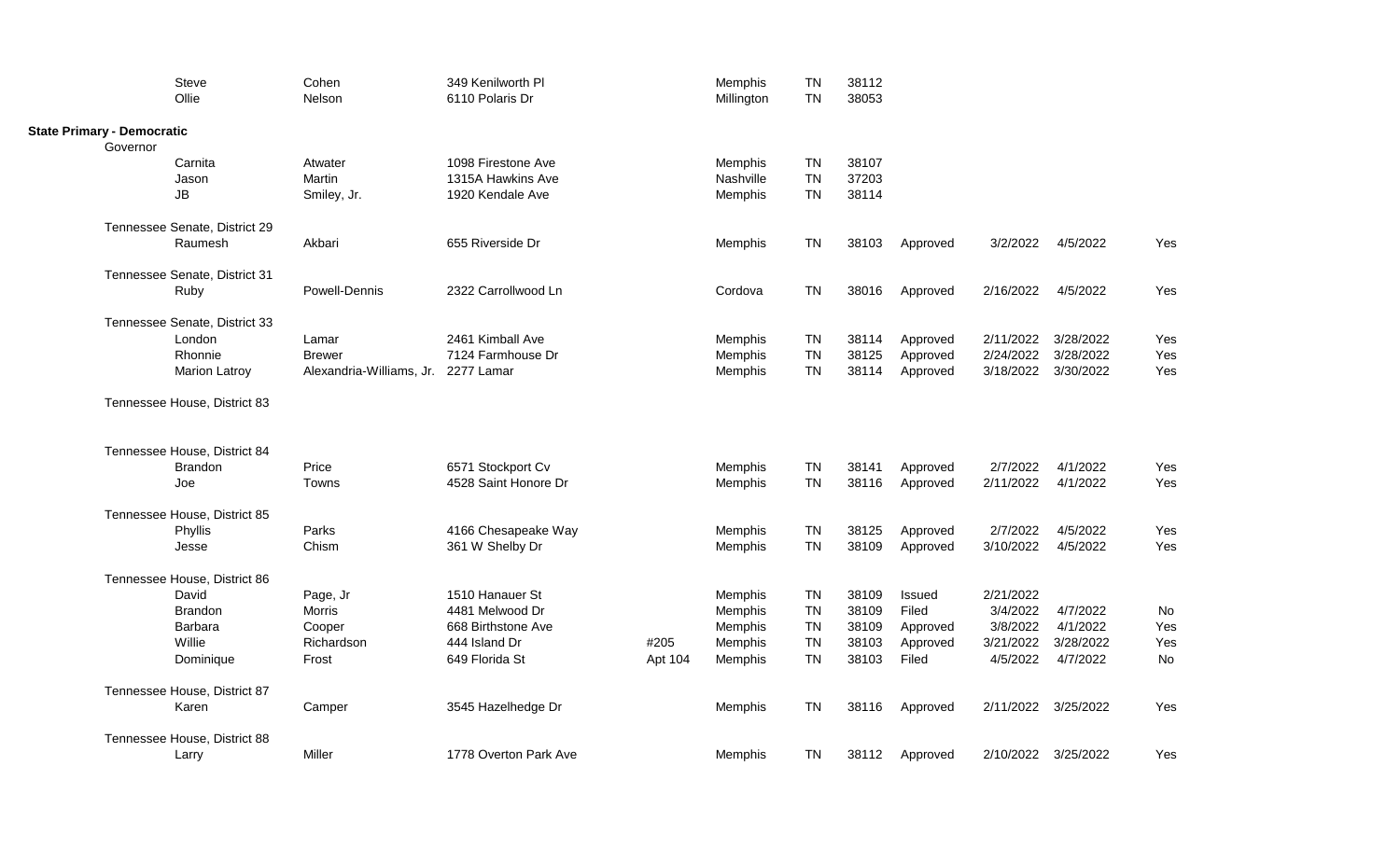| Tennessee House, District 91<br>London<br>Torrey C.<br>Barbara | Lamar<br>Harris<br>Farmer-Tolbert       | 2461 Kimball Ave<br>1835 Union Ave<br>3559 Graves Rd | Apt 121 | Memphis<br>Memphis<br>Memphis            | <b>TN</b><br><b>TN</b><br><b>TN</b> | 38114<br>38104<br>38116 | <b>Issued</b><br>Approved<br>Approved | 2/11/2022<br>3/4/2022<br>3/18/2022 | 4/6/2022<br>4/1/2022  | Yes<br>Yes     |
|----------------------------------------------------------------|-----------------------------------------|------------------------------------------------------|---------|------------------------------------------|-------------------------------------|-------------------------|---------------------------------------|------------------------------------|-----------------------|----------------|
| Tennessee House, District 92                                   |                                         |                                                      |         |                                          |                                     |                         |                                       |                                    |                       |                |
| Tennessee House, District 93<br>Stanley<br>G. A.               | Govan<br>Hardaway, Sr.                  | 6596 Cedarbrook Ln<br>1243 Worthington St            | Apt 6   | Memphis<br>Memphis                       | <b>TN</b><br><b>TN</b>              | 38134<br>38114          | Issued<br>Approved                    | 2/21/2022<br>3/28/2022             | 4/5/2022              | Yes            |
| Tennessee House, District 95<br>Patricia<br>Nandi<br>Lynnette  | Causey<br>Washington-Murfik<br>Williams | 9544 Chi Chi Cv<br>610 Polo Run Cv<br>297 Grace Cv   |         | Lakeland<br>Collierville<br>Collierville | <b>TN</b><br><b>TN</b><br><b>TN</b> | 38002<br>38017<br>38017 | Appoved<br>Filed<br>Issued            | 3/17/2022<br>3/18/2022<br>4/1/2022 | 3/25/2022<br>4/7/2022 | Yes<br>No      |
| Tennessee House, District 96<br>Dwayne                         | Thompson                                | 8398 Shingle Oaks Dr                                 |         | Cordova                                  | <b>TN</b>                           | 38018                   | Approved                              | 2/7/2022                           | 3/18/2022             | Yes            |
| Tennessee House, District 97<br>Houston<br>Toniko              | Wolf<br>Harris                          | 451 Bruins Trace<br>512 Heather Leigh                | #203    | Cordova<br>Memphis                       | <b>TN</b><br><b>TN</b>              | 38018<br>38016          | Approved<br>Approved                  | 3/7/2022<br>3/22/2022              | 3/30/2022<br>4/5/2022 | Yes<br>Yes     |
| Tennessee House, District 98<br>Antonio                        | Parkinson                               | 3789 Merritt St                                      |         | Memphis                                  | <b>TN</b>                           | 38128                   | Approved                              | 2/11/2022                          | 3/28/2022             | Yes            |
| Tennessee House, District 99                                   |                                         |                                                      |         |                                          |                                     |                         |                                       |                                    |                       |                |
| District 29 - Committeewoman<br>Allison                        | <b>Brownlee</b>                         | 2475 Johanna Dr                                      |         | Memphis                                  | <b>TN</b>                           | 38114                   | Approved                              | 2/7/2022                           | 3/21/2022             | Yes            |
| District 29 - Committeeman<br><b>Terry</b><br>Darrick Dee      | Clayton<br>Harris                       | 1795 Wendy Dr<br>85 Riverview Dr W                   | Apt 102 | Memphis<br>Memphis                       | <b>TN</b><br><b>TN</b>              | 38114<br>38103          | Filed<br>Approved                     | 3/7/2022<br>3/30/2022              | 4/7/2022<br>4/5/2022  | Pending<br>Yes |
| District 30 - Committeewoman<br>Jasmine<br>Norma               | Wilson<br>Lester                        | 1199 N Parkway<br>3865 S Lakewood Dr                 | Apt 101 | Memphis<br>Memphis                       | <b>TN</b><br><b>TN</b>              | 38105<br>38128          | Approved<br>Approved                  | 2/7/2022<br>4/1/2022               | 4/6/2022<br>4/5/2022  | Yes<br>Yes     |

District 30 - Committeeman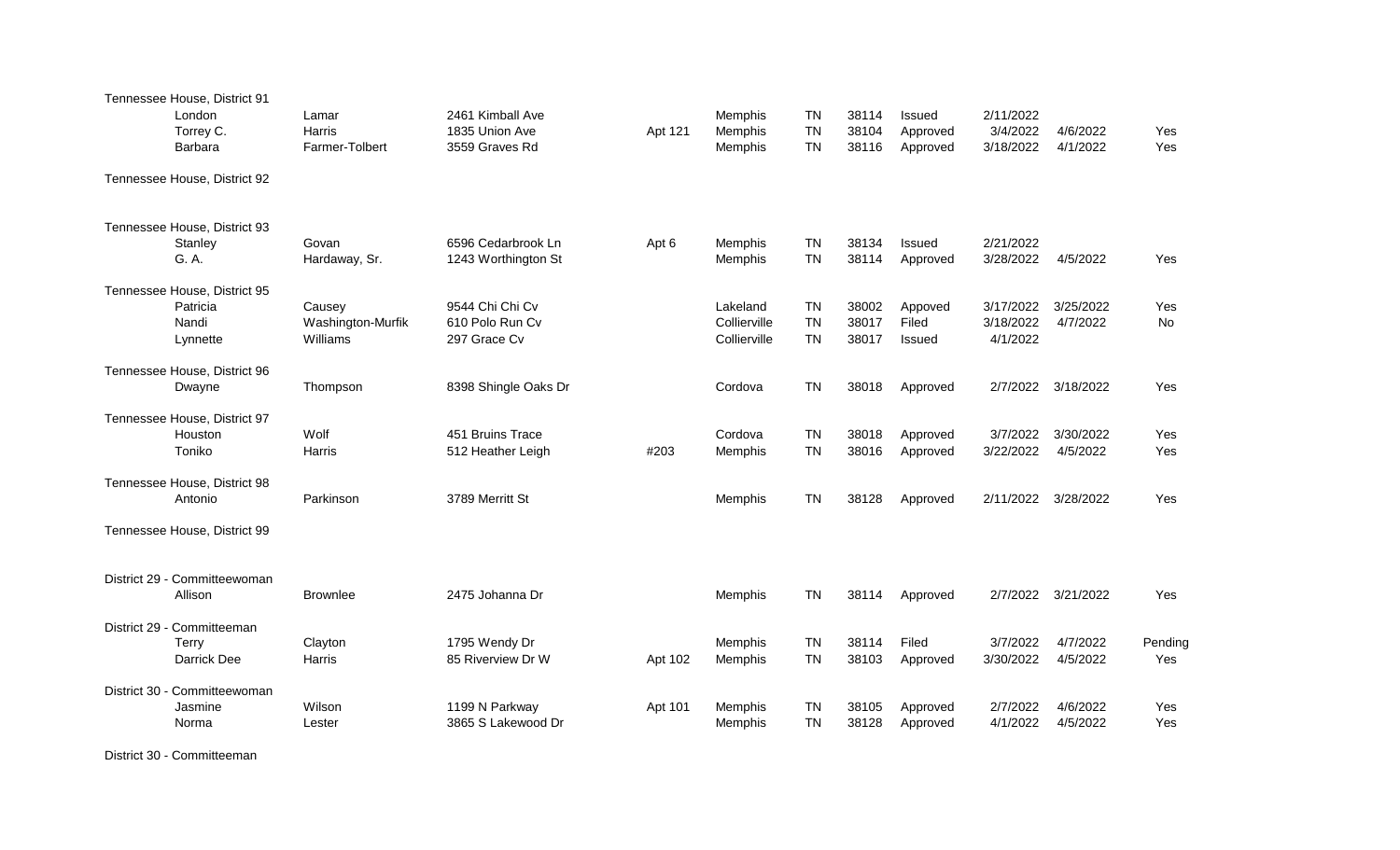|                                     |          | Allan<br><b>Bryan</b>                    | Creasy<br>Carson | 4920 Marcel Cv<br>3170 N. Trezevant St |         | Memphis<br>Memphis | <b>TN</b><br><b>TN</b> | 38122<br>38127 | Approved<br>Filed | 3/9/2022<br>4/5/2022 | 4/6/2022<br>4/7/2022 | Yes<br>No |
|-------------------------------------|----------|------------------------------------------|------------------|----------------------------------------|---------|--------------------|------------------------|----------------|-------------------|----------------------|----------------------|-----------|
|                                     |          |                                          |                  |                                        |         |                    |                        |                |                   |                      |                      |           |
|                                     |          | District 31 - Committeewoman             |                  |                                        |         |                    |                        |                |                   |                      |                      |           |
|                                     |          | Sarah                                    | Freeman          | 7684 Apahon Ln                         |         | Germantown         | <b>TN</b>              | 38138          | Approved          | 2/11/2022            | 4/5/2022             | Yes       |
|                                     |          | District 31 - Committeeman               |                  |                                        |         |                    |                        |                |                   |                      |                      |           |
|                                     |          | Dave                                     | Cambron          | 404 Reksten Cv                         |         | Cordova            | <b>TN</b>              | 38018          | Approved          | 2/8/2022             | 3/23/2022            | Yes       |
|                                     |          | District 32 - Committeewoman             |                  |                                        |         |                    |                        |                |                   |                      |                      |           |
|                                     |          | JoAnn                                    | Wooten-Lewis     | 4592 Tulip Bend Dr                     |         | Memphis            | <b>TN</b>              | 38135          | Approved          | 2/16/2022            | 2/22/2022            | Yes       |
|                                     |          | Deborah K.                               | Reed             | 121 Gretna Green Dr N                  |         | Munford            | <b>TN</b>              | 38058          | Filed             | 3/21/2022            |                      |           |
|                                     |          | District 32 - Committeeman               |                  |                                        |         |                    |                        |                |                   |                      |                      |           |
|                                     |          |                                          |                  |                                        |         |                    |                        |                |                   |                      |                      |           |
|                                     |          | District 33 - Committeewoman<br>Rosemary | Winters          | 3297 Piedmont Cv                       |         | Memphis            | <b>TN</b>              | 38115          | Approved          | 2/7/2022             | 2/25/2022            | Yes       |
|                                     |          | Giovanni                                 | Dortch           | 6167 Gray Oak Ave                      |         | Memphis            | <b>TN</b>              | 38115          | Issued            | 2/14/2022            |                      |           |
|                                     |          | Melanie                                  | Simpson          | 5241 Rolling Ridge Cv                  |         | Memphis            | <b>TN</b>              | 38141          | Filed             | 2/16/2022            | 3/4/2022             | No        |
|                                     |          |                                          |                  |                                        |         |                    |                        |                |                   |                      |                      |           |
|                                     |          | District 33 - Committeeman               |                  |                                        |         |                    |                        |                |                   |                      |                      |           |
|                                     |          | Jonathan                                 | Carroll          | 3757 Kearney Ave                       |         | Memphis            | <b>TN</b>              | 38111          | Approved          | 3/18/2022            | 4/6/2022             | Yes       |
| <b>Federal Primary - Republican</b> |          |                                          |                  |                                        |         |                    |                        |                |                   |                      |                      |           |
|                                     |          | U.S. Representative, District 8          |                  |                                        |         |                    |                        |                |                   |                      |                      |           |
|                                     |          | Danny R.                                 | <b>Bridger</b>   | 58 Mathis Crossing Rd                  |         | <b>Milan</b>       | <b>TN</b>              | 38358          |                   |                      |                      |           |
|                                     |          | Gary Dean                                | Clouse           | 335 Hedge Rose Blvd                    |         | Somerville         | <b>TN</b>              | 38068          |                   |                      |                      |           |
|                                     |          | <b>Bob</b>                               | Hendry           | 195 Signature Farm Ln                  | Apt 195 | Collierville       | <b>TN</b>              | 38017          |                   |                      |                      |           |
|                                     |          | David                                    | Kustoff          | 1908 Hidden Oaks Dr                    |         | Germantown         | <b>TN</b>              | 38138          |                   |                      |                      |           |
|                                     |          | U.S. Representative, District 9          |                  |                                        |         |                    |                        |                |                   |                      |                      |           |
|                                     |          | Leo                                      | Awgowhat         | 784 S Greer St                         |         | Memphis            | <b>TN</b>              | 38111          |                   |                      |                      |           |
|                                     |          | Charlotte                                | Bergmann         | 7857 Capital Peak Ln E                 | #304    | Memphis            | <b>TN</b>              | 38125          |                   |                      |                      |           |
|                                     |          | Antwane                                  | Bohanon          | 113 Green Meadows Blvd                 |         | Munford            | <b>TN</b>              | 38055          |                   |                      |                      |           |
|                                     |          | <b>Brown</b>                             | Dudley           | 1173 Brookfield Rd                     |         | Memphis            | <b>TN</b>              | 38119          |                   |                      |                      |           |
|                                     |          | George                                   | Flinn            | 472 Goodwyn                            |         | Memphis            | <b>TN</b>              | 38111          |                   |                      |                      |           |
| <b>State Primary - Republican</b>   |          |                                          |                  |                                        |         |                    |                        |                |                   |                      |                      |           |
|                                     | Governor |                                          |                  |                                        |         |                    |                        |                |                   |                      |                      |           |
|                                     |          | Curtis                                   | Carney           | 3322 Hwy 76                            |         | Cottontown         | <b>TN</b>              | 37048          |                   |                      |                      |           |
|                                     |          | Tyler                                    | Hagerman         | 1906 Greenland Way                     | Apt 101 | Knoxville          | <b>TN</b>              | 37921          |                   |                      |                      |           |
|                                     |          | William                                  | Lee              | 5145 Bedford Creek Rd                  |         | <b>Franklin</b>    | <b>TN</b>              | 37064          |                   |                      |                      |           |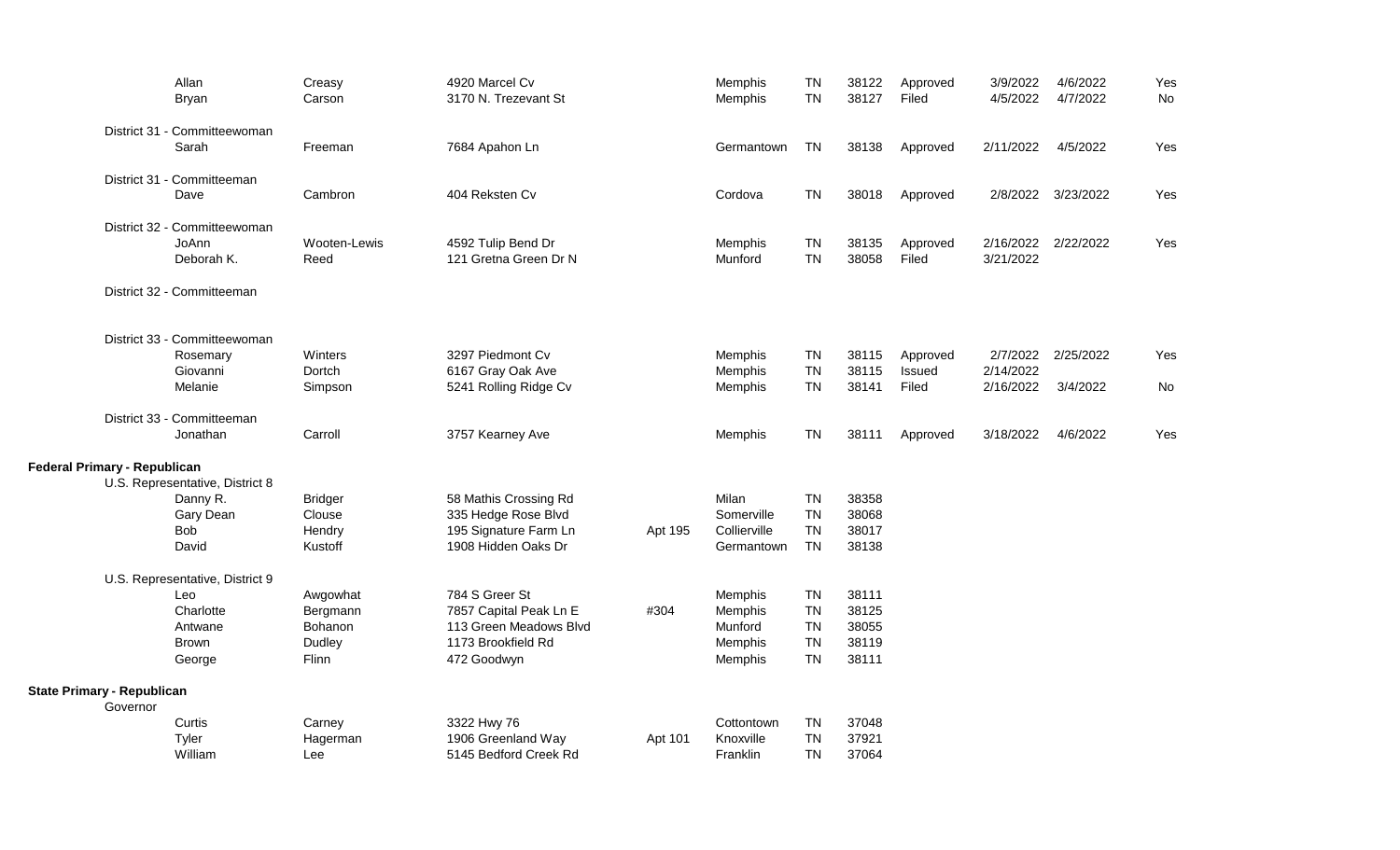| Basil<br>Toney R.<br>Alfred Wayne             | Marceaux<br>Mitchell<br>O'Neil | 810 Hyatte Rd<br>3124 Pin Oaks Cr NE<br>1250 Sunrise Dr     | Soddy Daisy<br>Cleveland<br>Newport    | <b>TN</b><br><b>TN</b><br><b>TN</b> | 37379<br>37323<br>37821 |                              |                                   |                    |     |
|-----------------------------------------------|--------------------------------|-------------------------------------------------------------|----------------------------------------|-------------------------------------|-------------------------|------------------------------|-----------------------------------|--------------------|-----|
| Tennessee Senate, District 29                 |                                |                                                             |                                        |                                     |                         |                              |                                   |                    |     |
| Tennessee Senate, District 31                 |                                |                                                             |                                        |                                     |                         |                              |                                   |                    |     |
| Brandon<br><b>Brian</b><br>Naser              | Toney<br>Kelsey<br>Fazlullah   | 9224 Forest Downs Rd<br>6888 Neshoba Rd<br>1950 Brigance Cv | Germantown<br>Germantown<br>Germantown | <b>TN</b><br><b>TN</b><br><b>TN</b> | 38138<br>38138<br>38139 | Approved<br>Issued<br>Issued | 2/7/2022<br>2/7/2022<br>2/24/2022 | 4/1/2022           | Yes |
| <b>Brent</b><br>Paul                          | Taylor<br>Boyd                 | 385 Pisgah N<br>347 Fountain River Dr                       | Eads<br>Memphis                        | <b>TN</b><br><b>TN</b>              | 38028<br>38120          | Approved<br>Issued           | 3/7/2022<br>3/7/2022              | 3/10/2022          | Yes |
| Tennessee Senate, District 33<br>Frederick D. | Tappan                         | 6360 Kingcrest Ln                                           | Memphis                                | <b>TN</b>                           | 38116                   | Approved                     | 2/9/2022                          | 4/6/2022           | Yes |
| Tennessee House, District 83<br>Mark          | White                          | 6820 Talisman Cv                                            | Memphis                                | <b>TN</b>                           | 38119                   | Approved                     |                                   | 2/7/2022 2/25/2022 | Yes |
| Tennessee House, District 84                  |                                |                                                             |                                        |                                     |                         |                              |                                   |                    |     |
| Tennessee House, District 85                  |                                |                                                             |                                        |                                     |                         |                              |                                   |                    |     |
| Tennessee House, District 86                  |                                |                                                             |                                        |                                     |                         |                              |                                   |                    |     |
| Tennessee House, District 87                  |                                |                                                             |                                        |                                     |                         |                              |                                   |                    |     |
| Tennessee House, District 88                  |                                |                                                             |                                        |                                     |                         |                              |                                   |                    |     |
| Tennessee House, District 91                  |                                |                                                             |                                        |                                     |                         |                              |                                   |                    |     |
| Tennessee House, District 92                  |                                |                                                             |                                        |                                     |                         |                              |                                   |                    |     |
| Tennessee House, District 93                  |                                |                                                             |                                        |                                     |                         |                              |                                   |                    |     |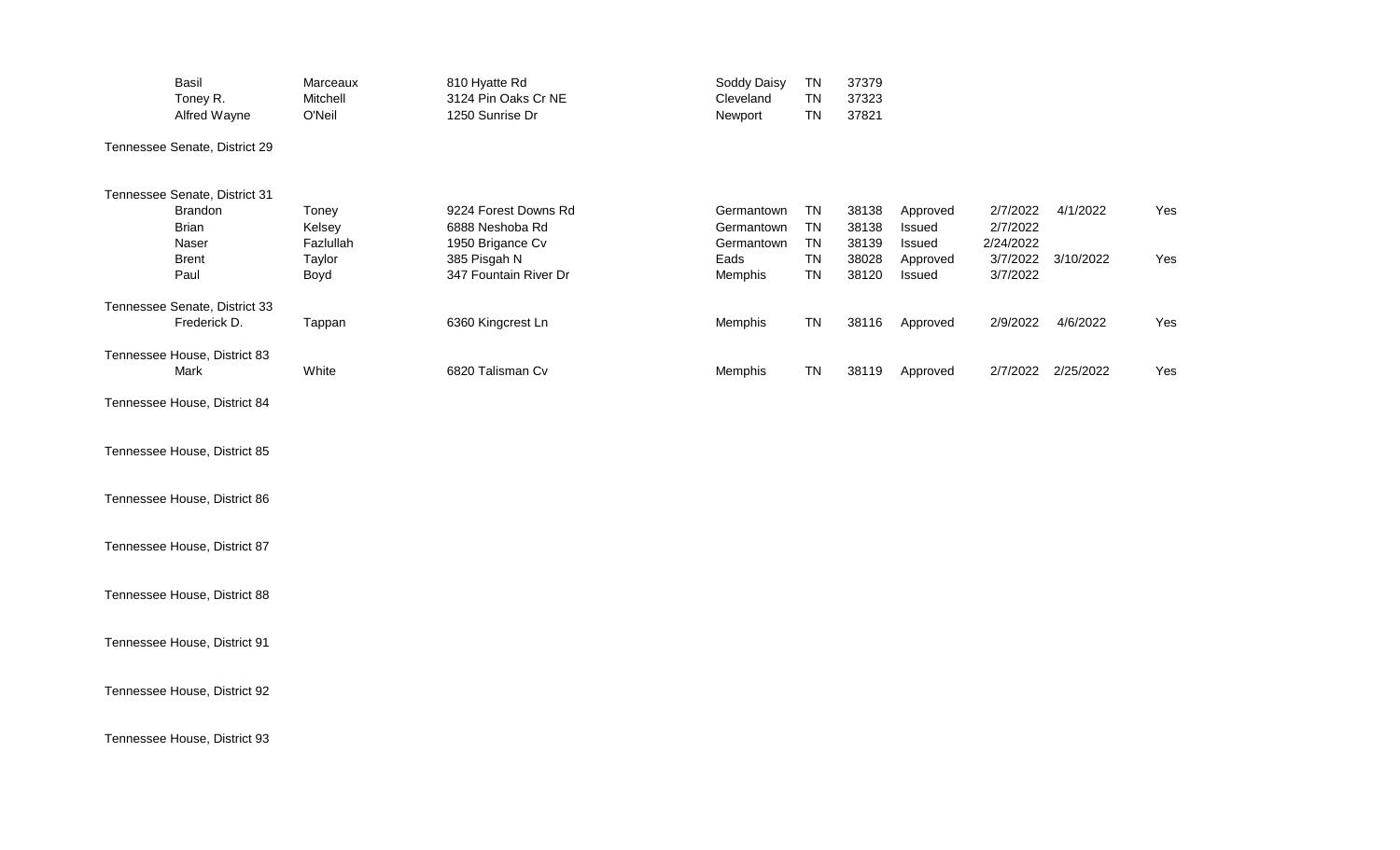| Tennessee House, District 95<br>Kevin                            | Vaughan                                | 254 Washington St                                                               |         | Collierville                                     | <b>TN</b>                                        | 38017                            | Approved                                   |                                                | 3/4/2022 3/25/2022               | Yes               |
|------------------------------------------------------------------|----------------------------------------|---------------------------------------------------------------------------------|---------|--------------------------------------------------|--------------------------------------------------|----------------------------------|--------------------------------------------|------------------------------------------------|----------------------------------|-------------------|
| Tennessee House, District 96                                     |                                        |                                                                                 |         |                                                  |                                                  |                                  |                                            |                                                |                                  |                   |
| Tennessee House, District 97<br><b>John</b>                      | Gillespie                              | 4267 Chanwil Pl                                                                 |         | Memphis                                          | <b>TN</b>                                        | 38117                            | Approved                                   |                                                | 2/11/2022 3/18/2022              | Yes               |
| Tennessee House, District 98<br>Joseph E.                        | Hanson                                 | 2331 Eveningview Dr                                                             |         | Memphis                                          | <b>TN</b>                                        | 38134                            | Issued                                     | 3/29/2022                                      |                                  |                   |
| Tennessee House, District 99<br>Tom<br>Lee                       | Leatherwood<br>Mills                   | 5940 Griffin Rd<br>12903 Shane Hollow Dr                                        |         | Arlington<br>Arlington                           | TN<br><b>TN</b>                                  | 38002<br>38002                   | Approved<br>Approved                       | 2/8/2022<br>4/6/2022                           | 3/11/2022<br>4/7/2022            | Yes<br>Yes        |
| District 29 - Committeewoman<br>Jessica<br>Tina                  | Robinson<br>McElravey                  | 1654 Forrest Ave<br>7480 Benjestown Rd                                          |         | Memphis<br>Millington                            | <b>TN</b><br><b>TN</b>                           | 38112<br>38053                   | Issued<br>Approved                         | 2/14/2022<br>3/2/2022                          | 3/29/2022                        | Yes               |
| District 29 - Committeeman<br><b>Terry</b>                       | Roland                                 | 1752 Locke Cuba Rd                                                              |         | Millington                                       | <b>TN</b>                                        | 38053                            | Approved                                   | 2/16/2022                                      | 4/7/2022                         | Yes               |
| District 30 - Committeewoman                                     |                                        |                                                                                 |         |                                                  |                                                  |                                  |                                            |                                                |                                  |                   |
| District 30 - Committeeman<br>Michael<br>Timothy<br>Eugene S.    | Gilroy<br>Beacham<br><b>Bryan</b>      | 152 N McLean<br>475 N Highland St<br>8923 Hickory Train Dr                      | Apt 6K  | Memphis<br>Memphis<br>Cordova                    | <b>TN</b><br><b>TN</b><br><b>TN</b>              | 38104<br>38122<br>38018          | Issued<br>Approved<br>Issued               | 2/9/2022<br>2/14/2022<br>2/16/2022             | 4/6/2022                         | Yes               |
| District 31 - Committeewoman<br>Peggy                            | Larkin                                 | 7794 Kings College Ave                                                          | Apt 480 | Germantown                                       | <b>TN</b>                                        | 38138                            | Approved                                   | 2/9/2022                                       | 3/14/2022                        | Yes               |
| District 31 - Committeeman<br>Arnold<br>George<br>Naser<br>Randy | Weiner<br>Chism<br>Fazlullah<br>Hendon | 2567 Chumley Dr<br>169 Doris Meadow Cv<br>1950 Brigance Cv<br>1204 Yorkshire Dr |         | Memphis<br>Collierville<br>Germantown<br>Memphis | <b>TN</b><br><b>TN</b><br><b>TN</b><br><b>TN</b> | 38119<br>38017<br>38139<br>38119 | Approved<br>Approved<br>Issued<br>Approved | 2/7/2022<br>2/22/2022<br>3/2/2022<br>3/10/2022 | 4/5/2022<br>4/6/2022<br>4/7/2022 | Yes<br>Yes<br>Yes |
| District 32 - Committeewoman<br>Charlotte                        | Kelley                                 | 55 Trail Lake Ln                                                                |         | Covington                                        | <b>TN</b>                                        | 38019                            | Filed                                      | 3/10/2022                                      |                                  |                   |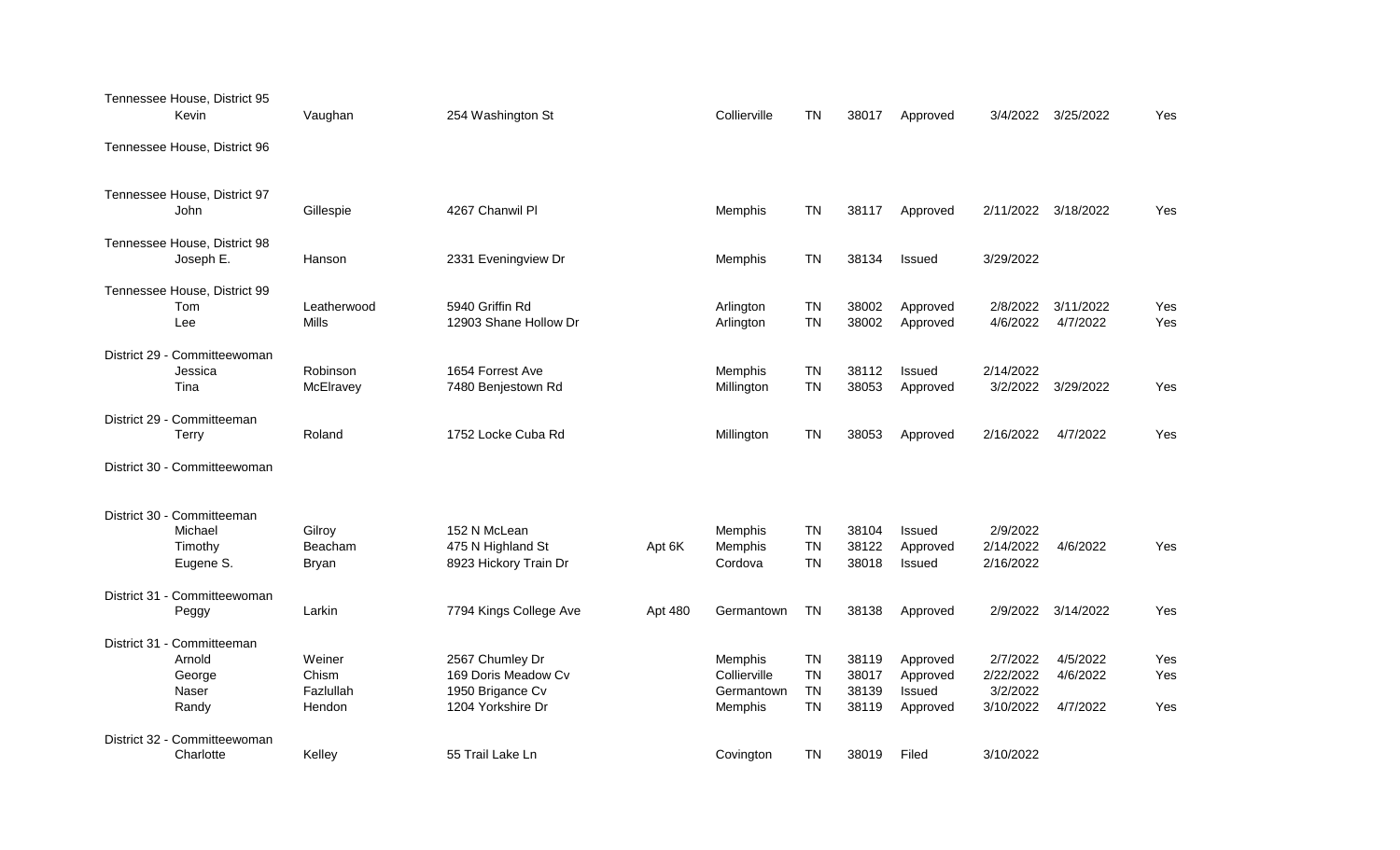|                               |          | District 32 - Committeeman<br>Lee                 | <b>Mills</b>      | 12903 Shane Hollow Dr                |      | Arlington          | <b>TN</b>              | 38002          | Approved       | 2/7/2022             | 4/5/2022            | Yes         |
|-------------------------------|----------|---------------------------------------------------|-------------------|--------------------------------------|------|--------------------|------------------------|----------------|----------------|----------------------|---------------------|-------------|
|                               |          | District 33 - Committeewoman                      |                   |                                      |      |                    |                        |                |                |                      |                     |             |
|                               |          | District 33 - Committeeman                        |                   |                                      |      |                    |                        |                |                |                      |                     |             |
|                               |          | Naser<br>Patrick                                  | Fazlullah<br>Sala | 2759 Natchez Ln<br>134 E. Goodwyn St |      | Memphis<br>Memphis | <b>TN</b><br><b>TN</b> | 38111<br>38111 | Filed<br>Filed | 4/5/2022<br>4/5/2022 | 4/7/2022<br>4/77/22 | No<br>No    |
| <b>Independent Candidates</b> |          |                                                   |                   |                                      |      |                    |                        |                |                |                      |                     |             |
|                               |          | United States House of Representatives District 8 |                   |                                      |      |                    |                        |                |                |                      |                     |             |
|                               |          | James L.                                          | Hart              | 155 Spring Valley Ln                 |      | Buchanan           | <b>TN</b>              | 38222          |                |                      |                     |             |
|                               |          | Ronnie C                                          | Henley            | 104 Baker Loop                       |      | Newbern            | <b>TN</b>              | 38059          |                |                      |                     |             |
|                               |          | United States House of Representatives District 9 |                   |                                      |      |                    |                        |                |                |                      |                     |             |
|                               |          | <b>Dennis</b>                                     | Clark             | 5352 Airline Rd                      |      | Arlington          | <b>TN</b>              | 38002          |                |                      |                     |             |
|                               |          | Edward P.                                         | Cook              | 1407 Charles Bryan Rd                |      | Cordova            | <b>TN</b>              | 38018          |                |                      |                     |             |
|                               |          | George                                            | Flinn             | 472 Goodwyn                          |      | Memphis            | <b>TN</b>              | 38111          |                |                      |                     |             |
|                               | Governor |                                                   |                   |                                      |      |                    |                        |                |                |                      |                     |             |
|                               |          | Tharon                                            | Chandler          | 318 Weakly Creek Rd                  |      | Lawrenceburg       | <b>TN</b>              | 38464          |                |                      |                     |             |
|                               |          | Constance M.                                      | Every             | 301 N. Chilhowee Dr                  |      | Knoxville          | <b>TN</b>              | 37914          |                |                      |                     |             |
|                               |          | John                                              | Gentry            | 208 Navajo Ct                        |      | Goodlettsville     | <b>TN</b>              | 37073          |                |                      |                     |             |
|                               |          | Hosie                                             | Holomon III       | 3031 Ace Wintermeyer Dr              |      | LaVergne           | TN                     | 37086          |                |                      |                     |             |
|                               |          | Wendall                                           | Jackson           | 165 Fairfiew Ln                      |      | Clarksville        | <b>TN</b>              | 37047          |                |                      |                     |             |
|                               |          | Basil                                             | Marceaux          | 810 Hyatte Rd                        |      | Soddy Daisy        | <b>TN</b>              | 37379          |                |                      |                     |             |
|                               |          | Stephen C.                                        | Maxwell           | 1621 Bell Ln                         |      | Nashville          | <b>TN</b>              | 37202          |                |                      |                     |             |
|                               |          | Toney                                             | Mitchell          | 3124 Pin Oaks Cir Ne                 |      | Cleveland          | <b>TN</b>              | 37323          |                |                      |                     |             |
|                               |          | Charles Van                                       | Morgan            | 3434 June St                         |      | Knoxville          | <b>TN</b>              | 37920          |                |                      |                     |             |
|                               |          | Carlos                                            | Ochoa             | 4731 Helene Rd                       |      | Memphis            | <b>TN</b>              | 38117          |                |                      |                     |             |
|                               |          | Alfred Wayne                                      | O'Neil            | 1250 Sunrise Dr                      |      | Newport            | <b>TN</b>              | 37821          |                |                      |                     |             |
|                               |          | Deborah A.                                        | Rouse             | 306 Warren St                        |      | Athens             | <b>TN</b>              | 37303          |                |                      |                     |             |
|                               |          | Michael                                           | Scantland         | 6455 Burgess Falls Rd                |      | Baxter             | <b>TN</b>              | 38544          |                |                      |                     |             |
|                               |          | Richard S.                                        | Tyler             | 106 Savannah Shores Dr               |      | Delano             | <b>TN</b>              | 37325          |                |                      |                     |             |
|                               |          | James A.                                          | Webb              | 130 VFW Rd                           |      | Sunbright          | <b>TN</b>              | 37872          |                |                      |                     |             |
|                               |          | LeMichael Dashaun                                 | Wilson            | 440 N. Front St                      | #206 | Memphis            | <b>TN</b>              | 38103          |                |                      |                     | Libertarian |
|                               |          | Tennessee Senate, District 29                     |                   |                                      |      |                    |                        |                |                |                      |                     |             |
|                               |          | Earlie                                            | Story             | 4700 Gill Rd                         |      | Memphis            | <b>TN</b>              | 38109          | Issued         | 2/14/2022            |                     |             |